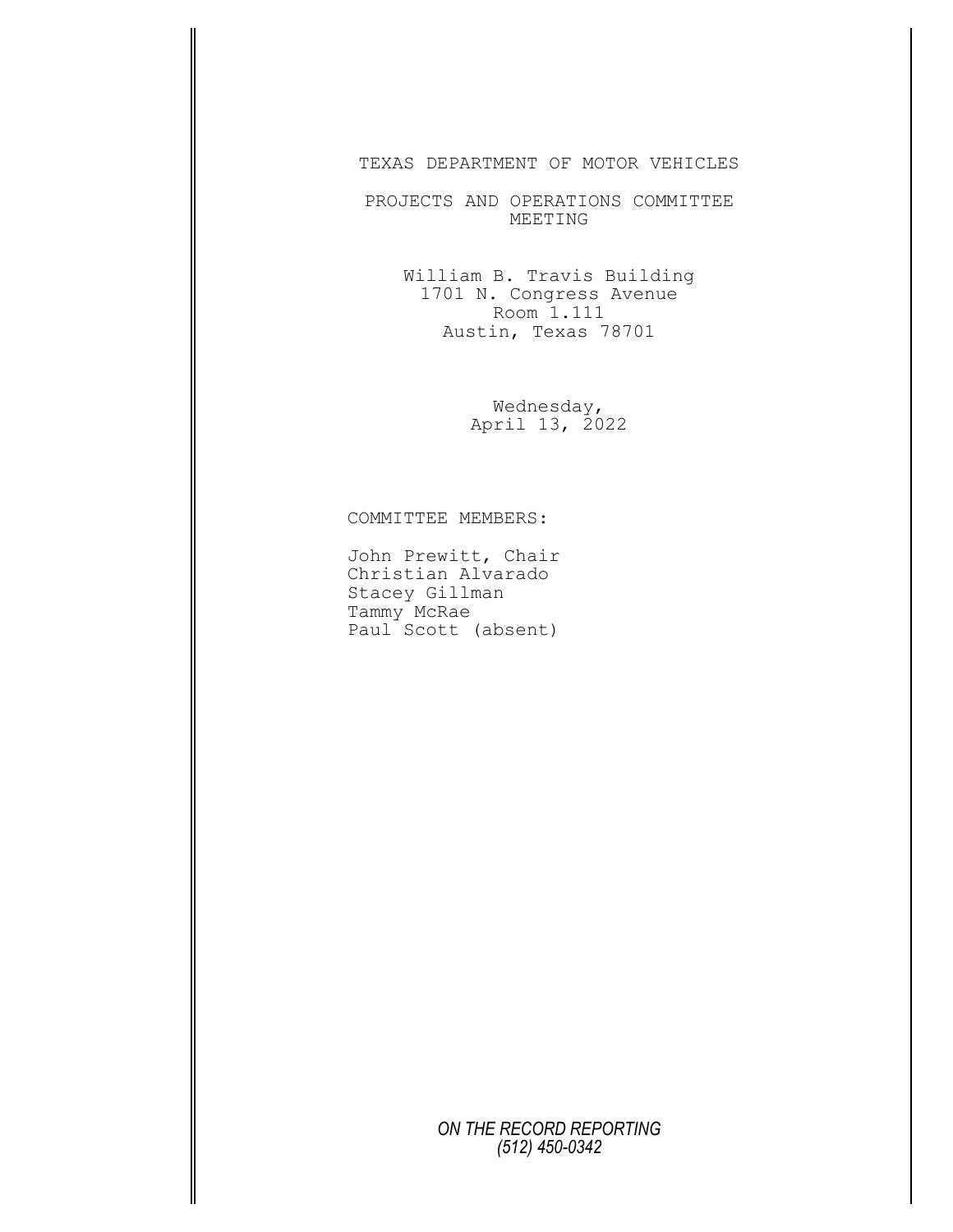## I N D E X

|       |               |       | I N D E X                                                                                                                                                                                                                                                                       |      |
|-------|---------------|-------|---------------------------------------------------------------------------------------------------------------------------------------------------------------------------------------------------------------------------------------------------------------------------------|------|
|       | AGENDA ITEM   |       |                                                                                                                                                                                                                                                                                 | PAGE |
| 1.    |               |       | Roll Call and Establishment of Quorum                                                                                                                                                                                                                                           | 6    |
| $2$ . |               |       | Pledges of Allegiance - U.S. and Texas                                                                                                                                                                                                                                          | 7    |
| 3.    | Director      |       | Comments and Announcements from Committee<br>Chair, Committee Members, and Executive                                                                                                                                                                                            | none |
|       |               |       | BRIEFING AND ACTION ITEMS                                                                                                                                                                                                                                                       |      |
| 4.    |               |       | Consideration and Possible Recommendation for<br>Action to the Full Board and Briefings:                                                                                                                                                                                        |      |
|       | Α.            |       | Accounts Receivable Study<br>(BRIEFING ONLY)                                                                                                                                                                                                                                    | 7    |
|       | <b>B</b> .    |       | Headquarters Building Project<br>(BRIEFING ONLY)                                                                                                                                                                                                                                | 11   |
|       | $\mathbb C$ . |       | Active Agency Projects Update<br>(BRIEFING ONLY)                                                                                                                                                                                                                                | 21   |
|       |               | 1.    | Statewide webDEALER Adoption (SWA)<br>Phase II                                                                                                                                                                                                                                  | 22   |
|       |               |       | 2. webSALVAGE                                                                                                                                                                                                                                                                   | 23   |
|       |               | 3.    | Registration and Title System (RTS)<br>Projects<br>Ι.<br>Tax Assessor-Collectors (TAC) T1<br>Upgrade<br>ii.<br>Tax Assessor-Collectors (TAC)<br>Workstation Refresh<br>iii. RTS Batch Cycle<br>RTS Support (formerly RTS Defects)<br>iv.<br>RTS Performance Stabilization<br>V. | 24   |
|       |               | 4.    | Digital License Plates (DLP)                                                                                                                                                                                                                                                    | 27   |
|       |               | $5$ . | Call Center Upgrade Phase II                                                                                                                                                                                                                                                    | 28   |
|       |               | 6.    | Texas International Registration Plan<br>(TxIRP) Upgrade                                                                                                                                                                                                                        | 28   |
|       |               | $7$ . | Texas by Texas (TxT)                                                                                                                                                                                                                                                            | 29   |
|       |               | 8.    | Motor Carrier Credentialing System<br>(MCCS) Rewrite                                                                                                                                                                                                                            | 31   |
|       |               |       | ON THE RECORD REPORTING<br>(512) 450-0342                                                                                                                                                                                                                                       |      |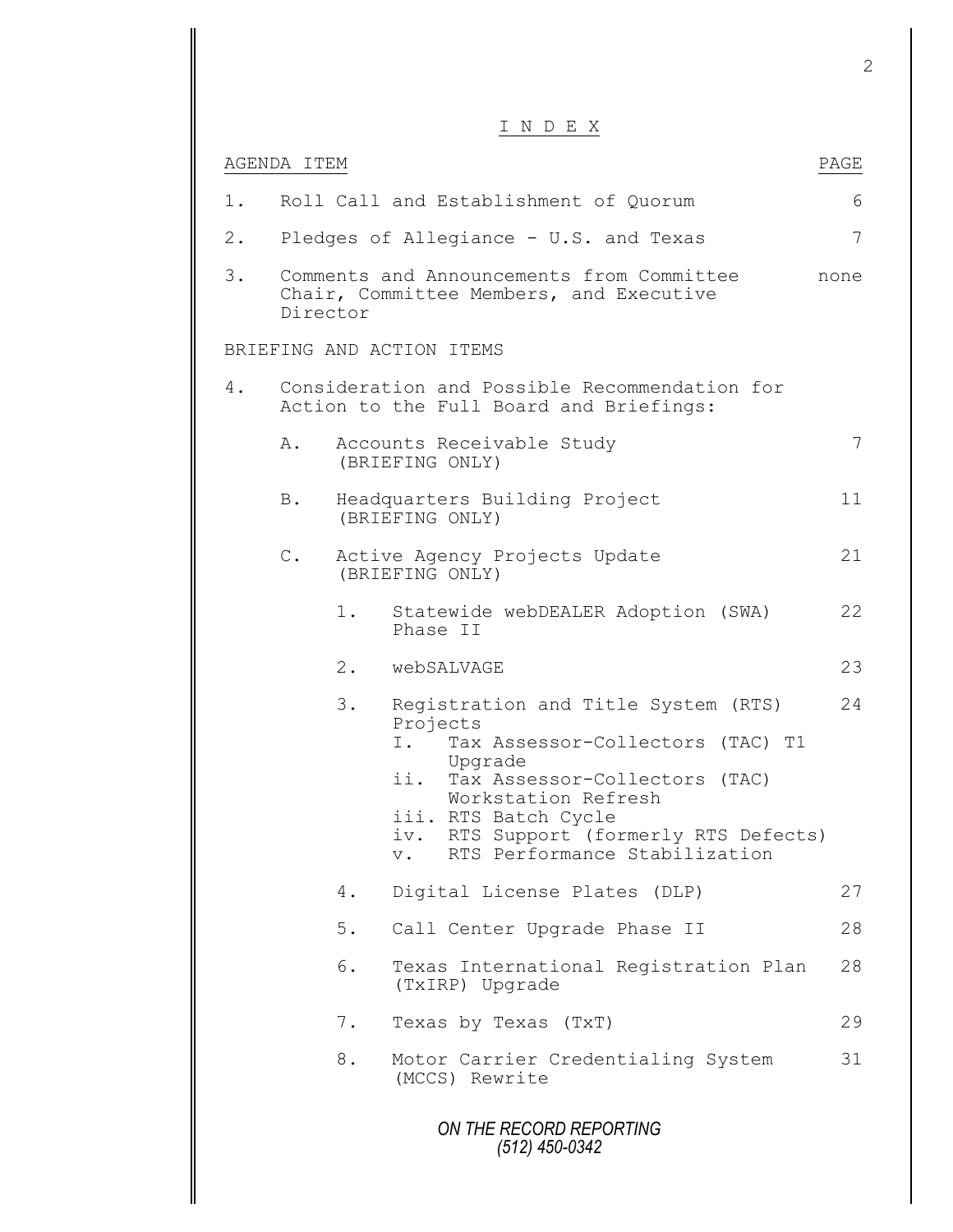|    | Replace Balanced Scorecard with Key<br>$D_{\bullet}$<br>Performance Indicators for the Department's<br>Performance Measurement System<br>(ACTION ITEM)             | 36   |
|----|--------------------------------------------------------------------------------------------------------------------------------------------------------------------|------|
|    | CLOSED SESSION                                                                                                                                                     |      |
|    | 5. The Committee may enter into closed session<br>under one or more of the following provisions<br>of the Texas Open Meetings Act, Government Code<br>Chapter 551: | none |
|    | Section 551.071<br>Section 551.074<br>Section 551.076<br>Section 551.089<br>Section 551.089                                                                        |      |
|    | 6. Action Items from Closed Session                                                                                                                                |      |
|    | 7. Public Comment                                                                                                                                                  | none |
| 8. | Adjournment                                                                                                                                                        | 39   |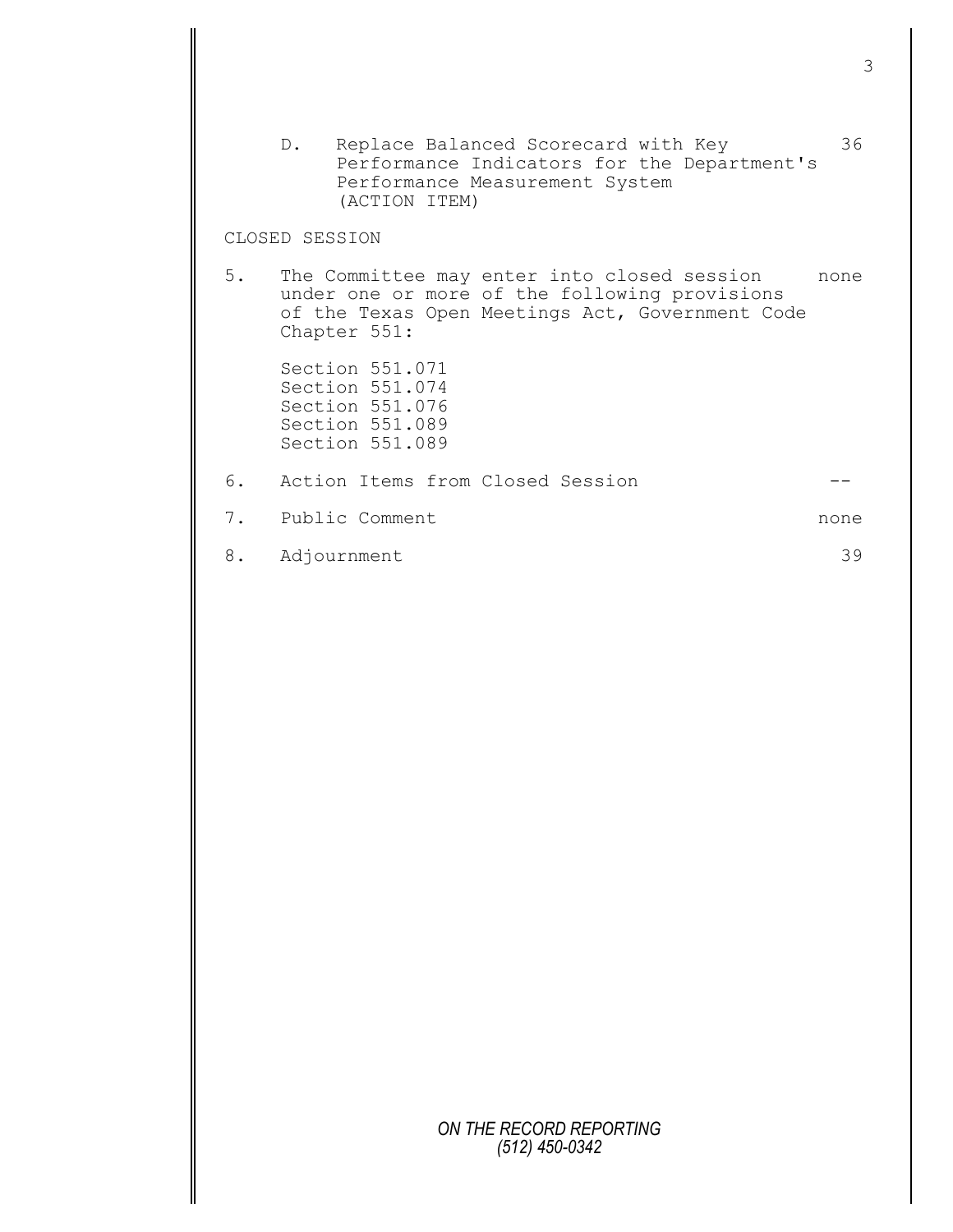| $\mathbf 1$    | P R O C E E D I N G S                                      |
|----------------|------------------------------------------------------------|
| $\mathbf{2}$   | MR. PREWITT: Good afternoon. My name is John               |
| 3              | Prewitt, and I'm pleased to open the Projects and          |
| $\overline{4}$ | Operations Committee meeting of the Board of the Texas     |
| 5              | Department of Motor Vehicles.                              |
| 6              | It is now two o'clock p.m. Central Standard                |
| 7              | Time, and I'm calling the Board meeting for April 13, 2022 |
| 8              | to order. I want to note for the record that the public    |
| $\mathcal{G}$  | notice of this meeting, containing all items on the        |
| 10             | agenda, was filed with the Office of Secretary of State on |
| 11             | April 5, 2022.                                             |
| 12             | I want to welcome those who are with us today              |
| 13             | for today's committee meeting. Face coverings and social   |
| 14             | distancing are not required at this meeting, and each      |
| 15             | individual attending the meeting as a right and            |
| 16             | responsibility to decide for themselves based upon their   |
| 17             | personal circumstances. It is your choice, and you're      |
| 18             | welcome here at this meeting of the Texas Department of    |
| 19             | Motor Vehicles.                                            |
| 20             | Before we begin today's meeting, please place              |
| 21             | all cell phones and other communication devices in a       |
| 22             | silent mode, and please, as a courtesy to others, do not   |
| 23             | carry on side conversations or other activities in the     |
| 24             | meeting room.                                              |
| 25             | If you do wish to address the board or speak on            |
|                | ON THE RECORD REPORTING<br>$(512)$ 450-0342                |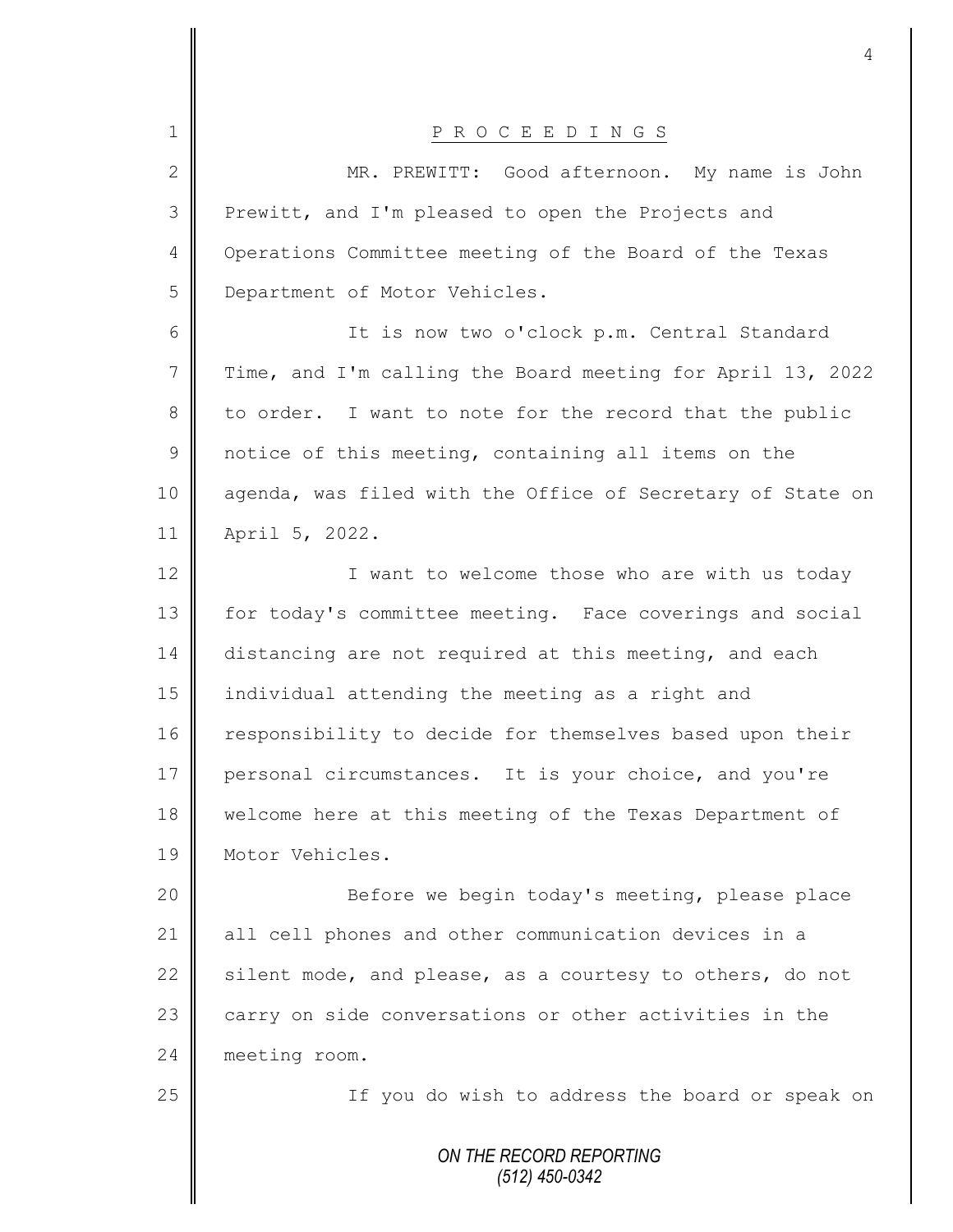1 an agenda item during today's meeting, please complete a  $2 \parallel$  speaker's sheet at the registration table or send an email 3 to GCO General@TxDMV.gov. Please identify in your email 4 the specific item you're interested in commenting on, your 5 | name and address, and whether you are representing anyone 6 or speaking for yourself. If your comment does not 7 pertain to a specific agenda item, we will take your 8 during the general public comment portion of the meeting. 9 || In accordance with department administrative 10 || rule, comments to the board will be limited to three 11 || minutes. To assist each speaker, a timer has been 12 provided. The timer light will be green for the first two 13 minutes, yellow for one minute, and then red when your 14 time is over. 15 Individuals cannot accumulate time from other 16 speakers, and comments should be pertinent to the issue on 17 the comment sheet. When addressing the board, please 18 state your name and affiliation for the record. 19 There are few things that will assist in making 20 the meeting run smoother and assist the court reporter in 21 getting an accurate record: please identify yourself 22 before speaking: speak clearly, which I'm currently 23 trying to do; do not speak over others; and please ask the 24 chairman to proceed and be sure to get recognized before 25 speaking.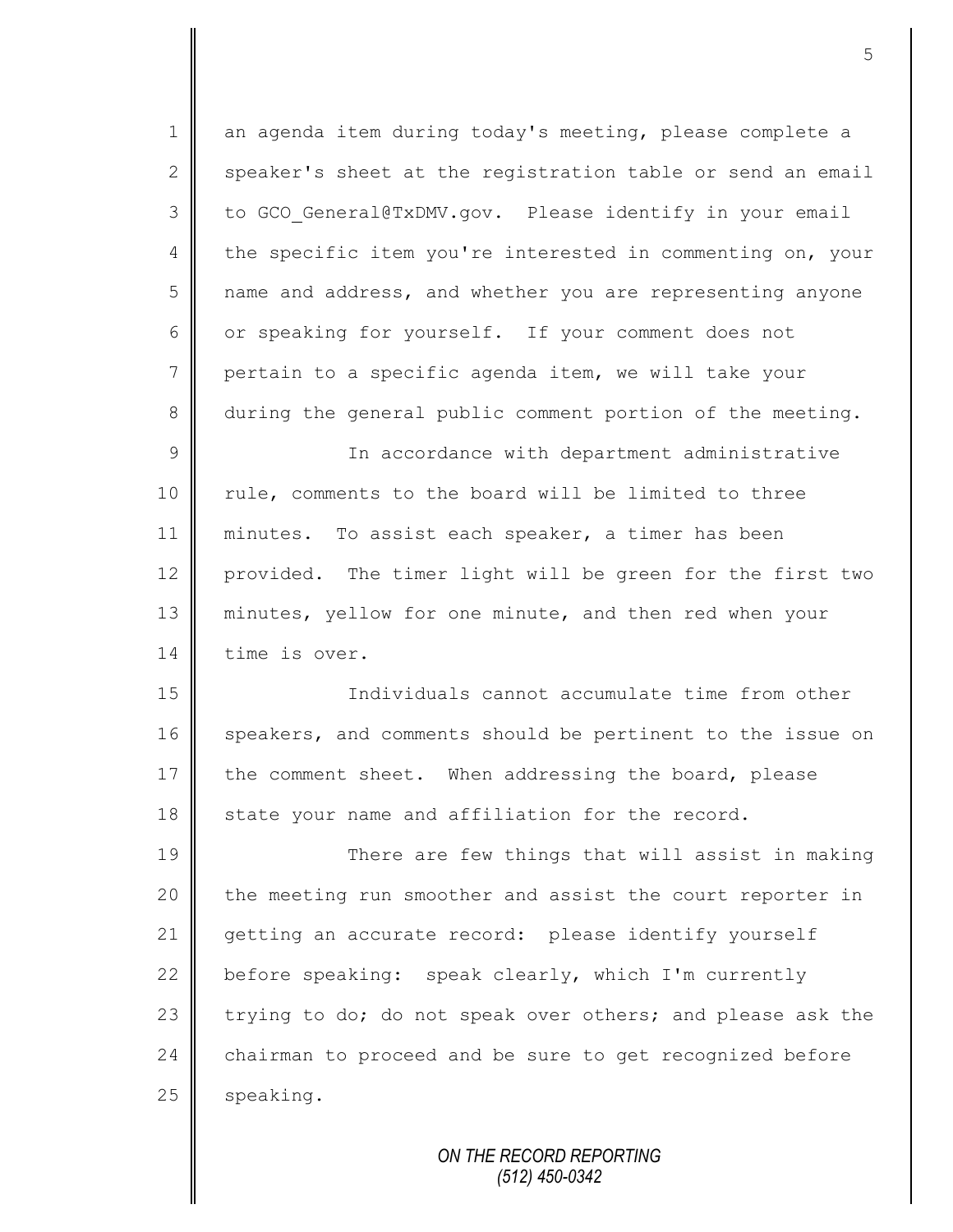1 || I would also like to thank our court reporter 2 who is transcribing this meeting.

3 To make sure we have an accurate recording of 4 this meeting, it is very important that board members and 5 | anyone presenting today identify themselves before  $6 \parallel$  speaking and speak clearly and slowly.

7 || Before we begin today, I'd like to remind all 8 presenters and those in attendance of the rules of conduct 9 at our board meetings. In the department's rule Section 10 206.22, the board chair is given authority to supervise 11 the conduct of meetings. This includes the authority to 12 determine when a speaker is being disruptive of the 13 meeting or is otherwise violating the timing or 14 | presentation rules I just discussed.

15 || The posted agenda stated that a quorum of the 16 board may be present at this meeting; however, board 17 members who are not members of the Projects and Operations 18 Committee will not vote on any committee agenda item 19 | today, nor will any board action be taken.

20 || I see that there are no other board members 21 | outside the committee present, so we'll proceed and see if 22  $\parallel$  we can have a roll call and establishment of a quorum.

23 || I'd like to have a roll call of the board 24 members. Please respond verbally when I call your name. 25 || Member Alvarado?

> *ON THE RECORD REPORTING (512) 450-0342*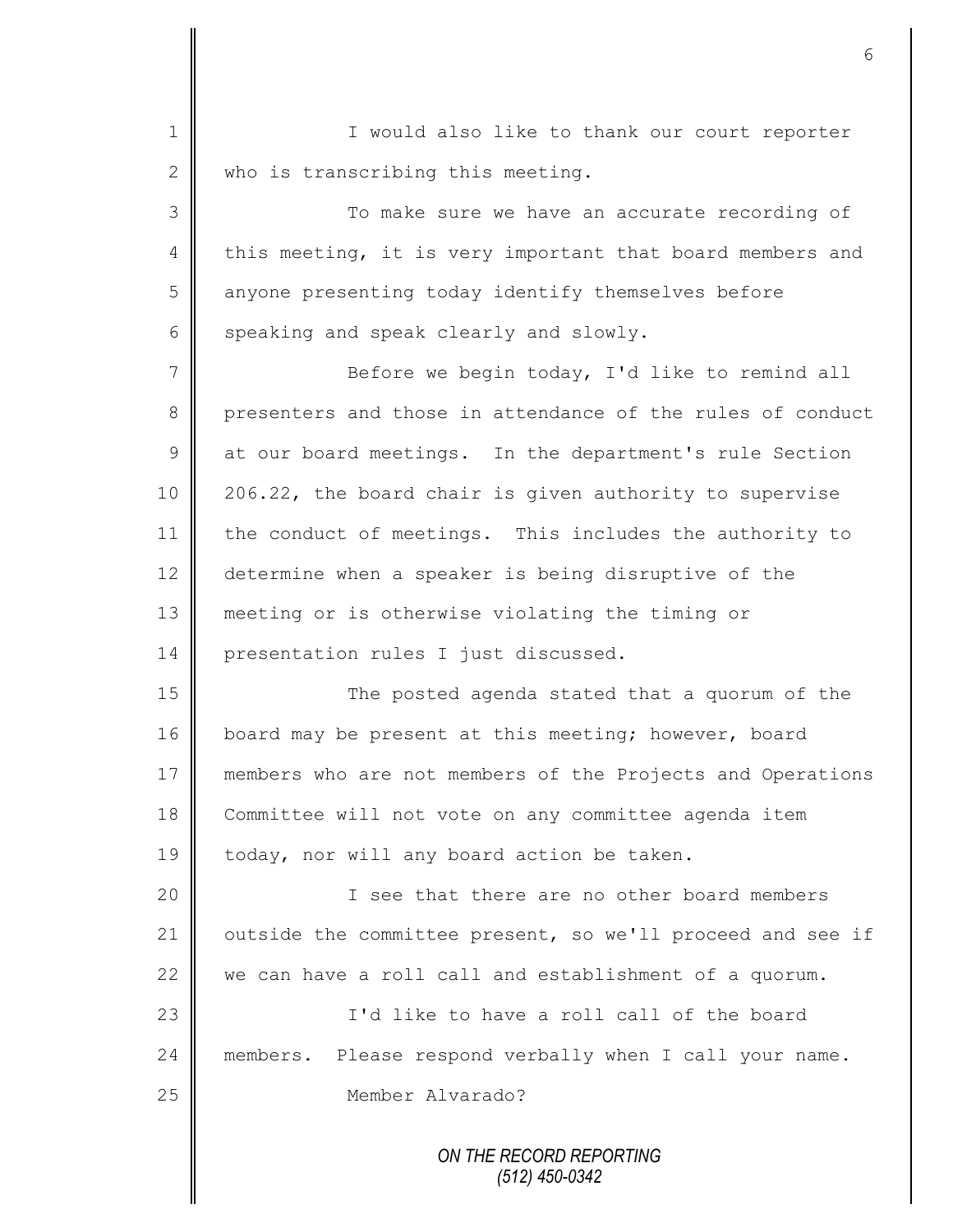| 1              | MR. ALVARADO: Aye.                                         |
|----------------|------------------------------------------------------------|
| $\mathbf{2}$   | MR. PREWITT: Member Gillman?                               |
| $\mathfrak{Z}$ | MS. GILLMAN: Aye.                                          |
| 4              | MR. PREWITT: Member McRae?                                 |
| 5              | MS. McRAE: Aye.                                            |
| 6              | MR. PREWITT: And let the record reflect that               |
| 7              | I, John Prewitt, am here as well; we have a quorum. Also   |
| $8\,$          | let the record reflect that Member Scott is absent today.  |
| $\mathcal{G}$  | The next agenda item is the pledge of                      |
| 10             | allegiance to both the United States and Texas. I would    |
| 11             | ask Member Alvarado to lead us in the pledge to the United |
| 12             | States, and Member Gillman for the pledge to Texas.        |
| 13             | (Pledges of Allegiance were recited.)                      |
| 14             | MR. PREWITT: Thank you.                                    |
| 15             | Under agenda item 3. Comments and announcements            |
| 16             | from the committee chair, members, or executive director,  |
| 17             | we do not have any comments or announcements today, so     |
| 18             | we're not taking up agenda item 3, so we will move to      |
| 19             | agenda item 4.                                             |
| 20             | On the first part of that, agenda 4.A, we'll               |
| 21             | hear from Glenna Bowman and Eric Horn on this agenda item  |
| 22             | 4.A.                                                       |
| 23             | MS. BOWMAN: Good afternoon, Chairman Prewitt               |
| 24             | and members. For the record, my name is Glenna Bowman.     |
| 25             | I'm the chief financial officer for the Texas Department   |
|                |                                                            |
|                | ON THE RECORD REPORTING<br>$(512)$ 450-0342                |
|                |                                                            |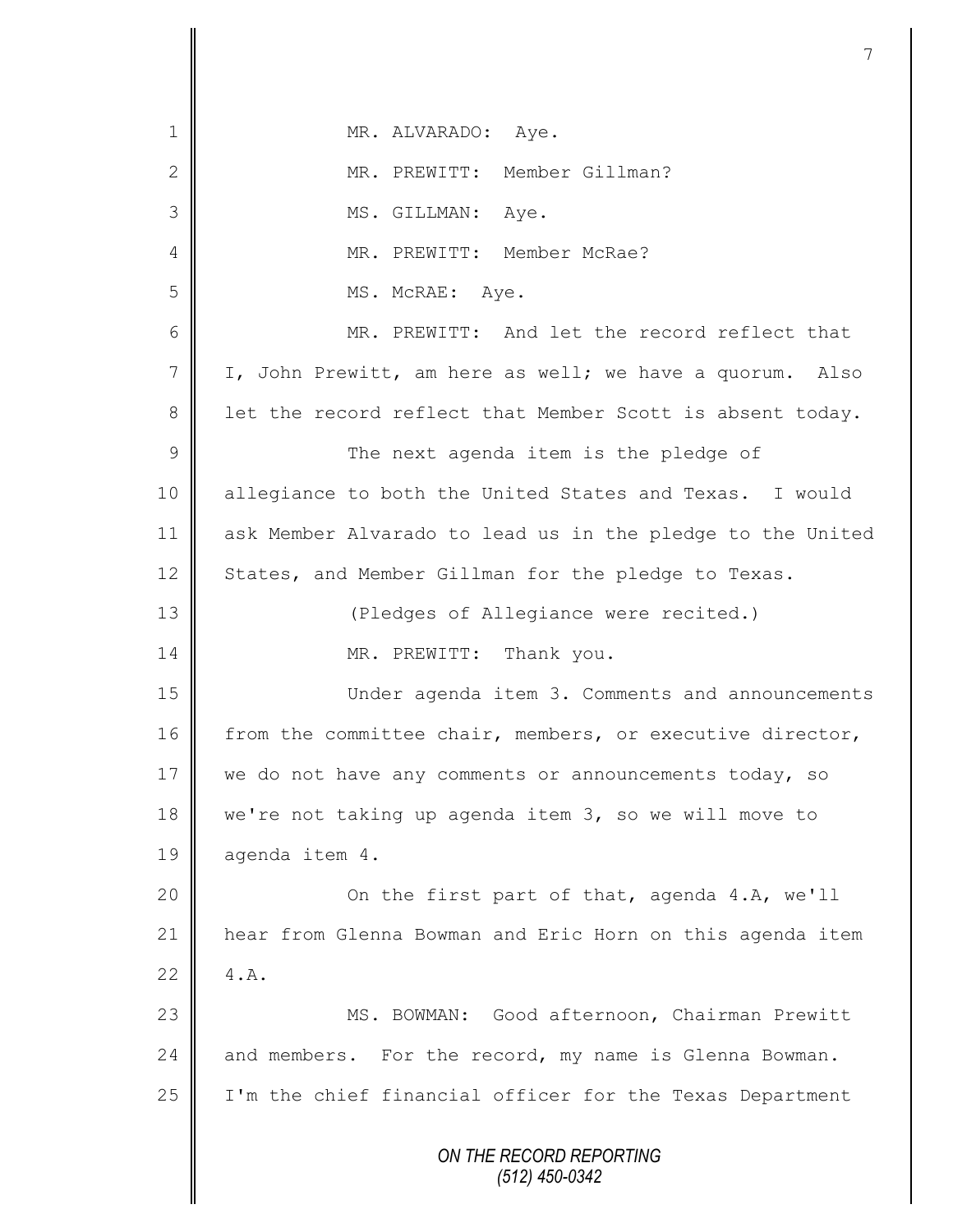1 | of Motor Vehicles.

 Today I have with me Eric Horn. He's our director of accounting operations. He'll be available to help answer questions if you drill down into a lot of 5 detail.

6 As you know, the department received \$3.5 7 million in supplemental appropriations in HB 2 during the 8 87th Legislative Session for the deployment of an accounts 9 | receivable system to ensure revenue collections are 10 tracked accurately and consistently across the department.

11 This is to more allow for better tracking of 12 accounts receivable balances and improve the ability to 13 monitor and conduct accounts receivable activities. We 14 anticipate the new system will include an accounts 15 | receivable aging schedule, an executive level dashboard 16 that includes the use of metrics and performance 17 indicators.

18 TxDMV contracted with Gartner, Inc. on February 19 | 5, 2022, to complete the first phase of the project, which 20 **is a study of the current decentralized process and to** 21 determine recommendations for available software that will 22 best fit the department's needs. Finance staff are 23 meeting weekly with Gartner to provide information,  $24$  receive updates and keep the project on schedule. 25 || The study will be completed no later than June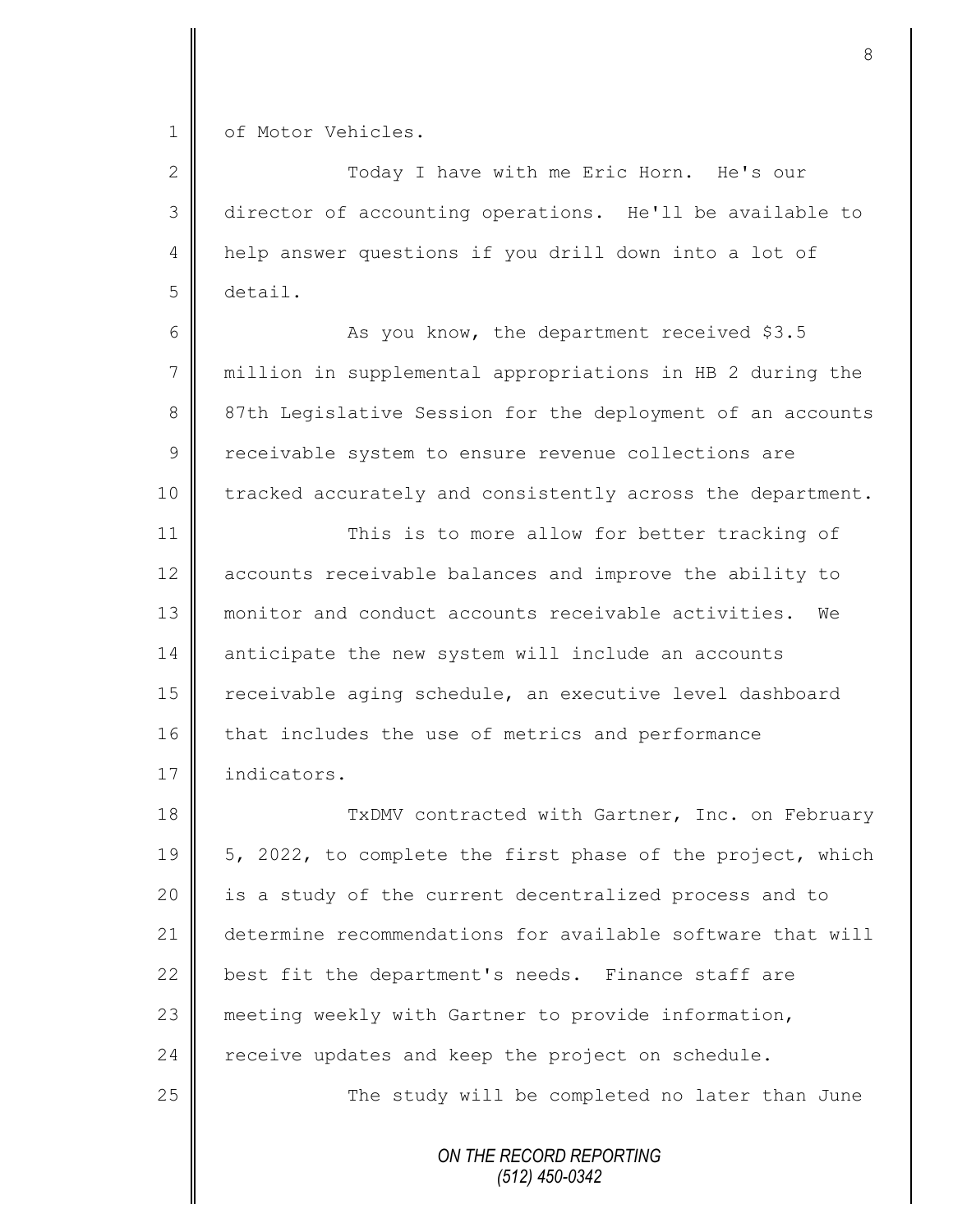*ON THE RECORD REPORTING (512) 450-0342* 1 30, 2022. The initial phase includes documentation 2 gathering and interviews with each of the program areas 3 | throughout the department that have an accounts receivable 4 function. 5 || These meetings have been completed, as well as 6 a first draft of all current process diagrams. Gartner is 7 now in the process of conducting peer outreach sessions 8 We with similar Texas state agencies and DMVs from California  $9 \parallel$  and Florida. 10 These sessions will help Gartner make 11 **F** recommendations to improve current TxDMV processes and 12 recommend future processes, including whether they remain 13 decentralized with the program areas, move to a 14 centralized process within Finance and Administrative 15 | Services, or change to a hybrid process. 16 The process recommendations are due by May 1 of 17 this year; a second report is due by June 30 that will 18 include software recommendations and a plan to integrate 19 the new software with recommended processes. And this 20 | study then will drive implementation efforts in FY 2023. 21 That concludes my formal remarks, and we're 22 happy to answer any questions. 23 MR. PREWITT: Are there any questions from the 24 committee members for staff? 25 | MS. GILLMAN: I've got a question. Does the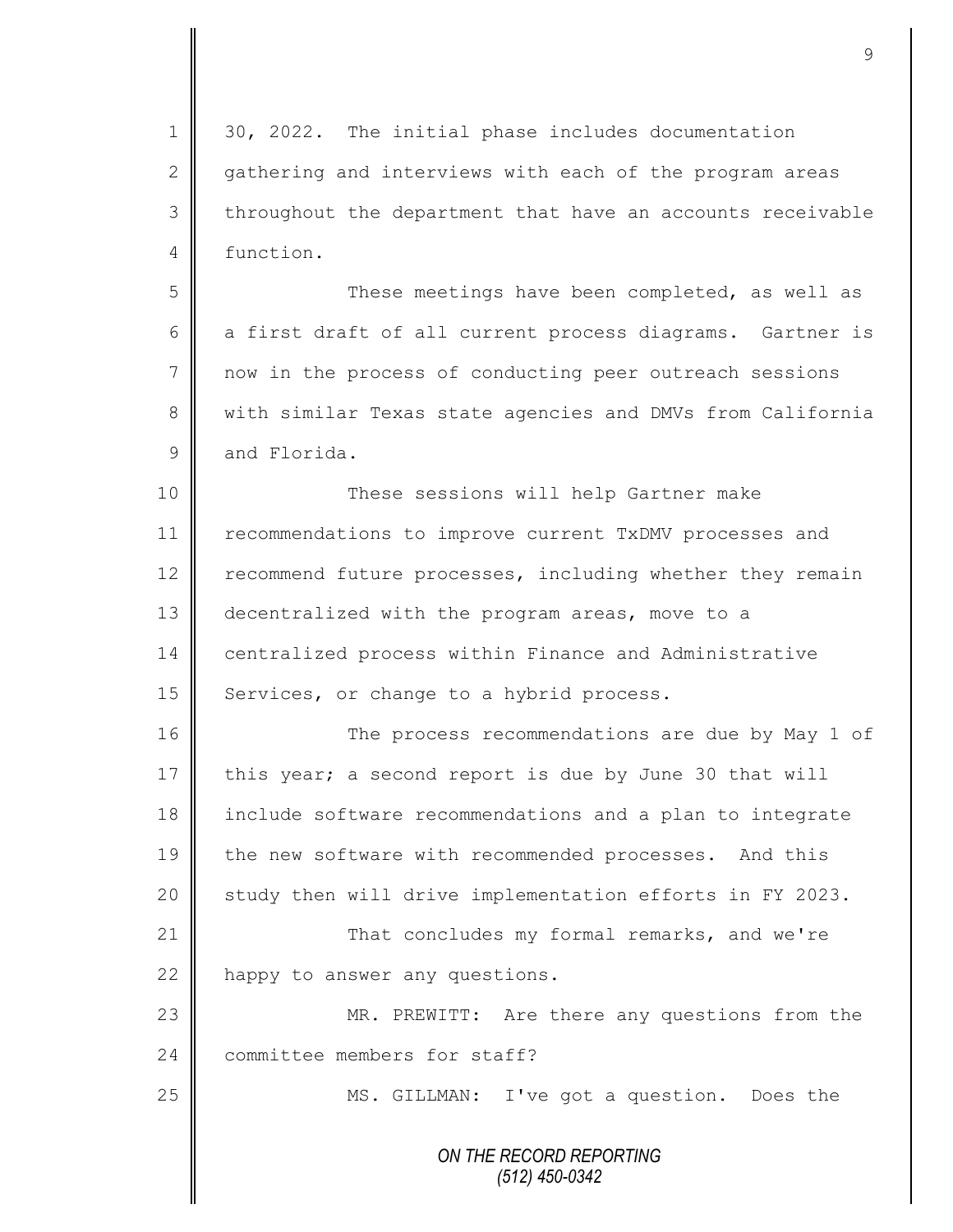*ON THE RECORD REPORTING (512) 450-0342* 1 company that owns the software today have a training 2 program? 3 || MS. BOWMAN: Well, I am sure that will be part 4 | of our requirements. We haven't actually selected -- the 5 | vendor that we're working with right now is only doing the 6 study. 7 | MS. GILLMAN: Oh, I see. 8 || MS. BOWMAN: So we're not quite there yet, but  $9 \parallel$  we will definitely have training incorporated into the 10 | plan. 11 MS. GILLMAN: So this study will then lead to a 12 recommended software to purchase? 13 MS. BOWMAN: Yes, one or more. There may be 14 more than one recommendation. 15 MS. GILLMAN: Okay. Excellent. We're excited 16 | for you. 17 MS. BOWMAN: Yes. We're excited too. 18 || MS. GILLMAN: Good. 19 || MR. PREWITT: Any other questions? 20 (No response.) 21 | MR. PREWITT: Are there any public comments for  $22$  this agenda item? 23 || Ms. AUCOIN: Aline Aucoin, for the record. 24 | No public comments on this item. 25 || MR. PREWITT: Thank you, Aline.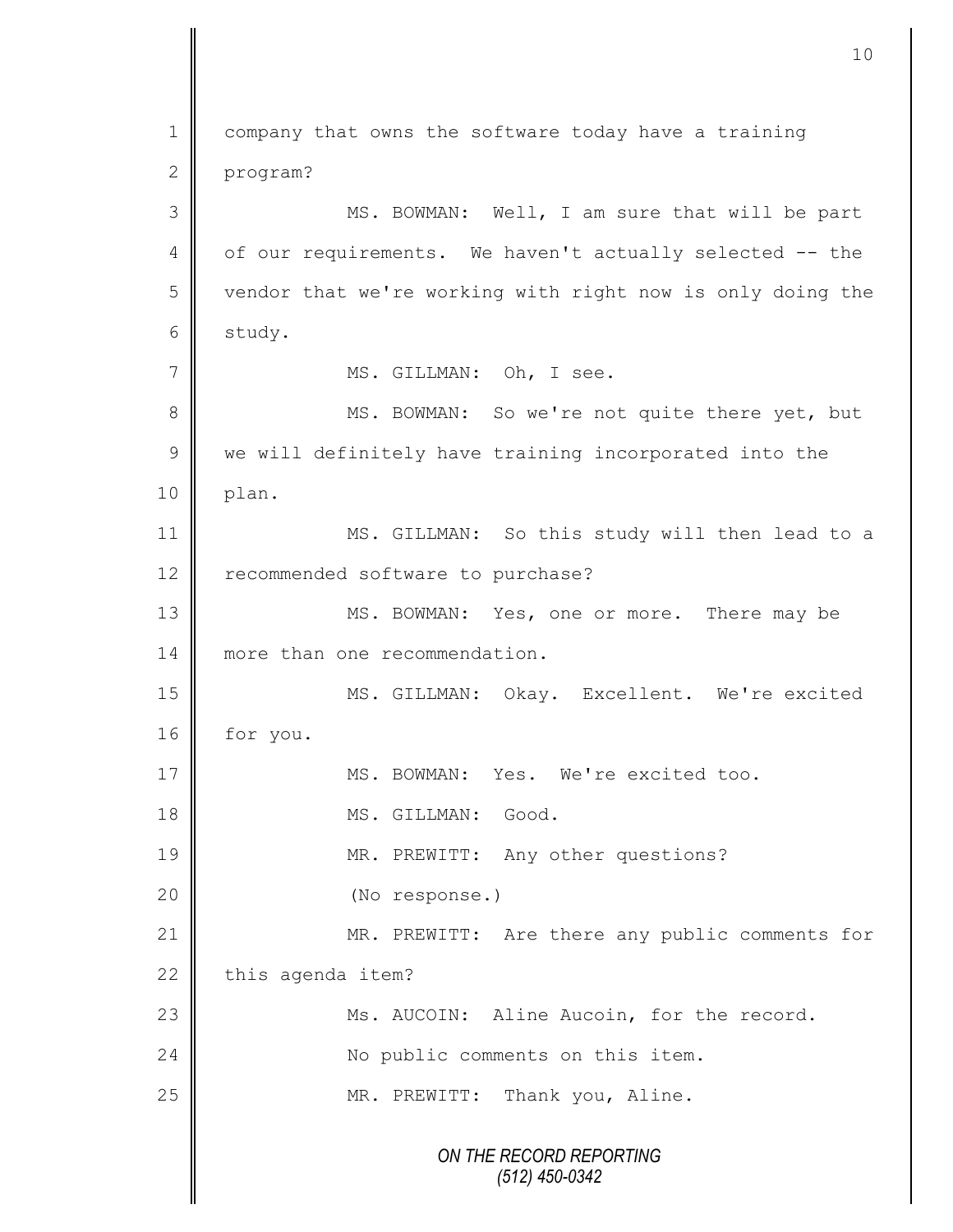| $\mathbf 1$     | If there are on other comments from the public,             |
|-----------------|-------------------------------------------------------------|
| $\mathbf{2}$    | then I would like to move to the next agenda item, which    |
| 3               | is 4.B. Headquarters building project, which we'll also be  |
| $\overline{4}$  | hearing from Glenna, as well as Ann Pierce.                 |
| 5               | MS. BOWMAN: Thank you, Chairman. Again for                  |
| 6               | the record, I'm Glenna Bowman, chief financial officer for  |
| $7\phantom{.0}$ | the Texas Department of Motor Vehicles. And with me is      |
| $\,8\,$         | Ann Pierce, our director of Administrative Services, who    |
| $\mathcal{G}$   | is a wealth of information, so if you've got detailed       |
| 10              | questions, she will help answer those questions.            |
| 11              | My prepared remarks are a little longer, so if              |
| 12              | you have questions as I'm going, feel free.                 |
| 13              | As discussed in the last Projects and                       |
| 14              | Operations Committee meeting that was held in December,     |
| 15              | the supplemental appropriations bill again appropriated     |
| 16              | \$6.2 million to TxDMV to fund planning and design of a new |
| 17              | headquarters facility at the Camp Hubbard campus.           |
| 18              | The planning and design, which is also referred             |
| 19              | to as Phase 1, has six components. First there's a site     |
| 20              | plan for the Camp Hubbard campus property which will        |
| 21              | include property division and analysis to split the         |
| 22              | property out properly between the Texas Department of       |
| 23              | Motor Vehicles and the Department of Banking.               |
| 24              | There's a parking study to determine both                   |
| 25              | current and potential future needs. There will be           |
|                 | ON THE RECORD REPORTING                                     |

*(512) 450-0342*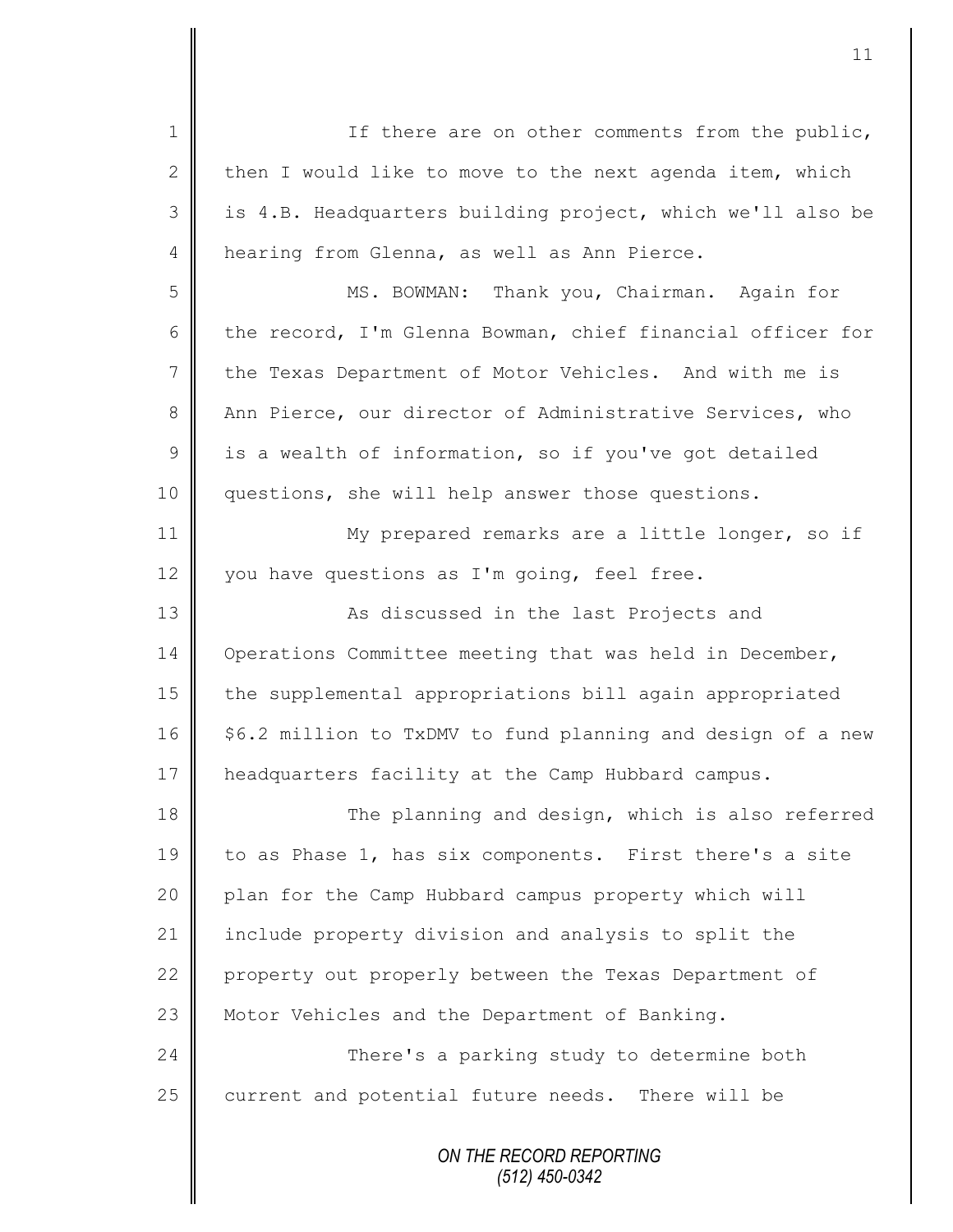1 | renovation plans for Building 6 to accommodate staff and 2 equipment relocation. There will be demolition plans for 3 Building 5. There will be a design of a replacement 4 building on the footprint of Building 5 where it sits  $5 \parallel$  right now, and improvements to Building 7, which is the  $6 \parallel$  campus central utility plant for the central chiller 7 | plants, if you will.

8 We have been involved in a number of activities  $9 \parallel$  recently. We held a meeting with the Department of 10 Banking, since they are taking part of the property at 11 Camp Hubbard. We have been meeting with them or speaking 12 with them, and we had an introductory meeting so that both 13 agencies agreed that where we can find opportunities to 14 work together and develop some synergy as we move forward 15 with the design planning and construction that we will do  $16$  | that.

17 **Both the Department of Banking and TxDMV are** 18 | working with the Texas Facilities Commission and actually 19 have the same TFC project manager, so that provides us 20 | some opportunities.

21 TxDMV executed an interagency contract with TFC 22 in January, followed by a kickoff meeting to discuss the 23 project at a very high level. On January 12 of this year, 24 TFC sent a request for quote to over 1300 vendors for  $25$  architectural and engineering services, with a submittal

> *ON THE RECORD REPORTING (512) 450-0342*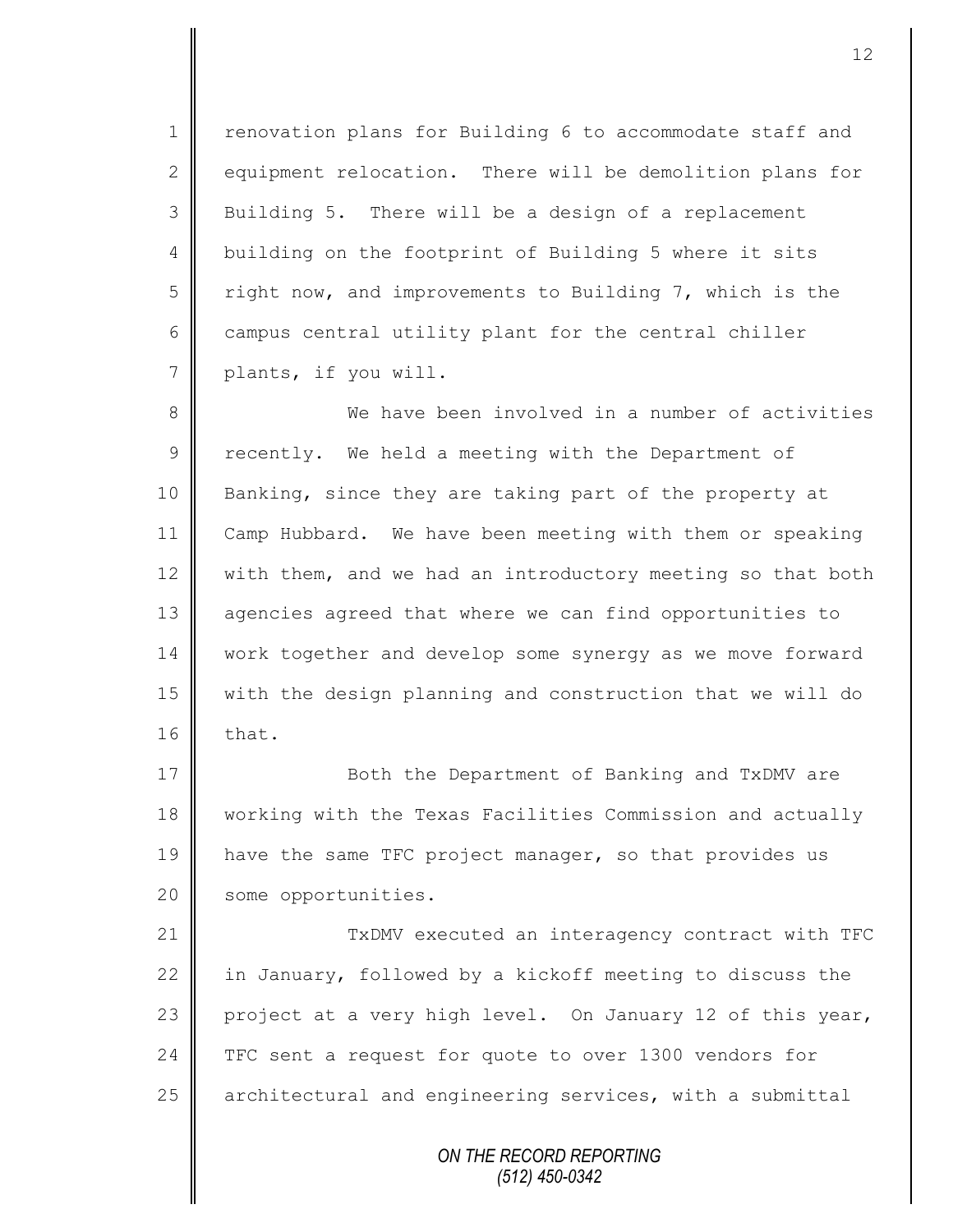1 deadline of February 15.

| $\mathbf{2}$   | TFC hosted two mandatory vendor conferences in             |
|----------------|------------------------------------------------------------|
| 3              | January, on the 25th and 26th. A total of 41 vendors       |
| 4              | attended. TFC received twelve quotes and, with input from  |
| 5              | TxDMV, narrowed down the list to the top three. TFC and    |
| 6              | TXDMV staff interviewed each of the three finalists on     |
| $7\phantom{.}$ | March 8 and selected a vendor to provide the requested     |
| 8              | services, or at least our recommendation.                  |
| $\mathcal{G}$  | TFC now will still have to go present the final            |
| 10             | selected architectural and engineering candidate at their  |
| 11             | next commission meeting, which is, I believe, next week on |
| 12             | April 21, and they will request approval to negotiate a    |
| 13             | contract and move forward with these services.             |
| 14             | Once the selected candidate is formally                    |
| 15             | approved and the contract is in place, the selected        |
| 16             | candidate will host a kickoff meeting, and we anticipate   |
| 17             | that to be in May.                                         |
| 18             | TFC has already engaged site surface and                   |
| 19             | subsurface utility review services, and TxDMV is           |
| 20             | conducting site visits to other properties to review       |
| 21             | design elements for consideration as we move forward.      |
| 22             | TxDMV has also already scheduled meetings with             |
| 23             | various trade and technical experts from TxDMV and the     |
| 24             | Facilities Commission to assist in refining a document     |
| 25             | called The Owner Project Requirements. This outlines the   |
|                | ON THE RECORD REPORTING                                    |

*(512) 450-0342*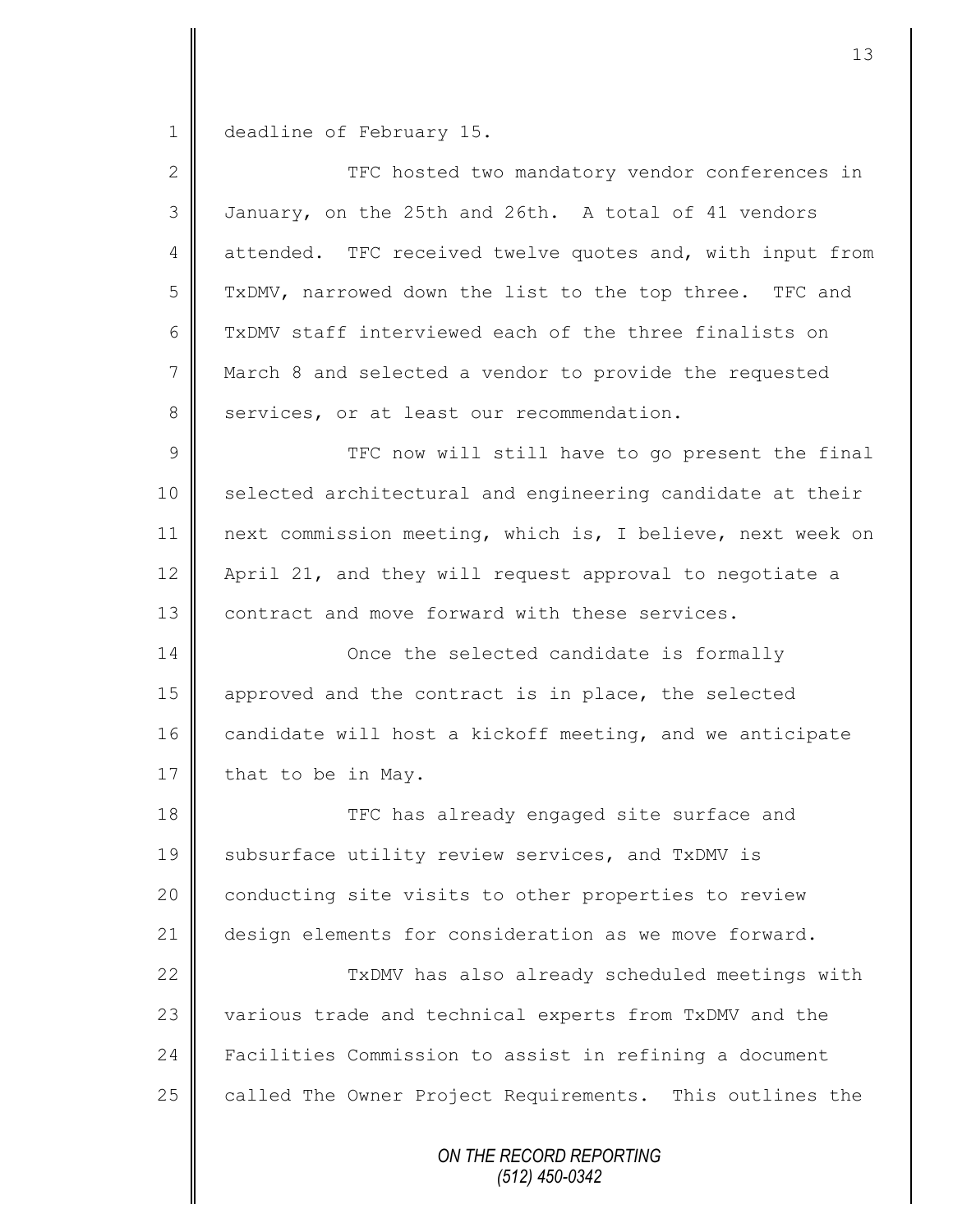1 | component systems to be included in the new building, so 2 for example, we've met with mechanical, electrical and 3 plumbing trade people, we've looked at IT-related items, 4 we recently had a meeting on fire protection and related 5 matters, and we anticipate having a meeting soon on 6 architectural issues.

7 We will also be holding meetings in the very 8 near future with each of our TxDMV divisions so they have  $9 \parallel$  an opportunity to participate and share their needs and 10 desires for the new building, and at the end of Phase 1, 11 TxDMV will have design drawings and fully detailed 12 construction cost estimates that we can present with our 13 FY 2024-25 legislative appropriations request for Phase 2, 14 which would be demolition and construction.

15 This concludes my formal remarks, and we're 16 happy to answer any questions.

17 MR. PREWITT: Are there any questions from the 18 committee members? 19 Ves, Christian. 20 MR. ALVARADO: Yes. Thank you.

21 | A couple of quick questions on the line items 22 presented here in the schedule, the cost component  $23$   $\parallel$  schedule it looks like here.

24 | MS. BOWMAN: Yes, sir.

25 || MR. ALVARADO: So this is a 15-acre tract. Is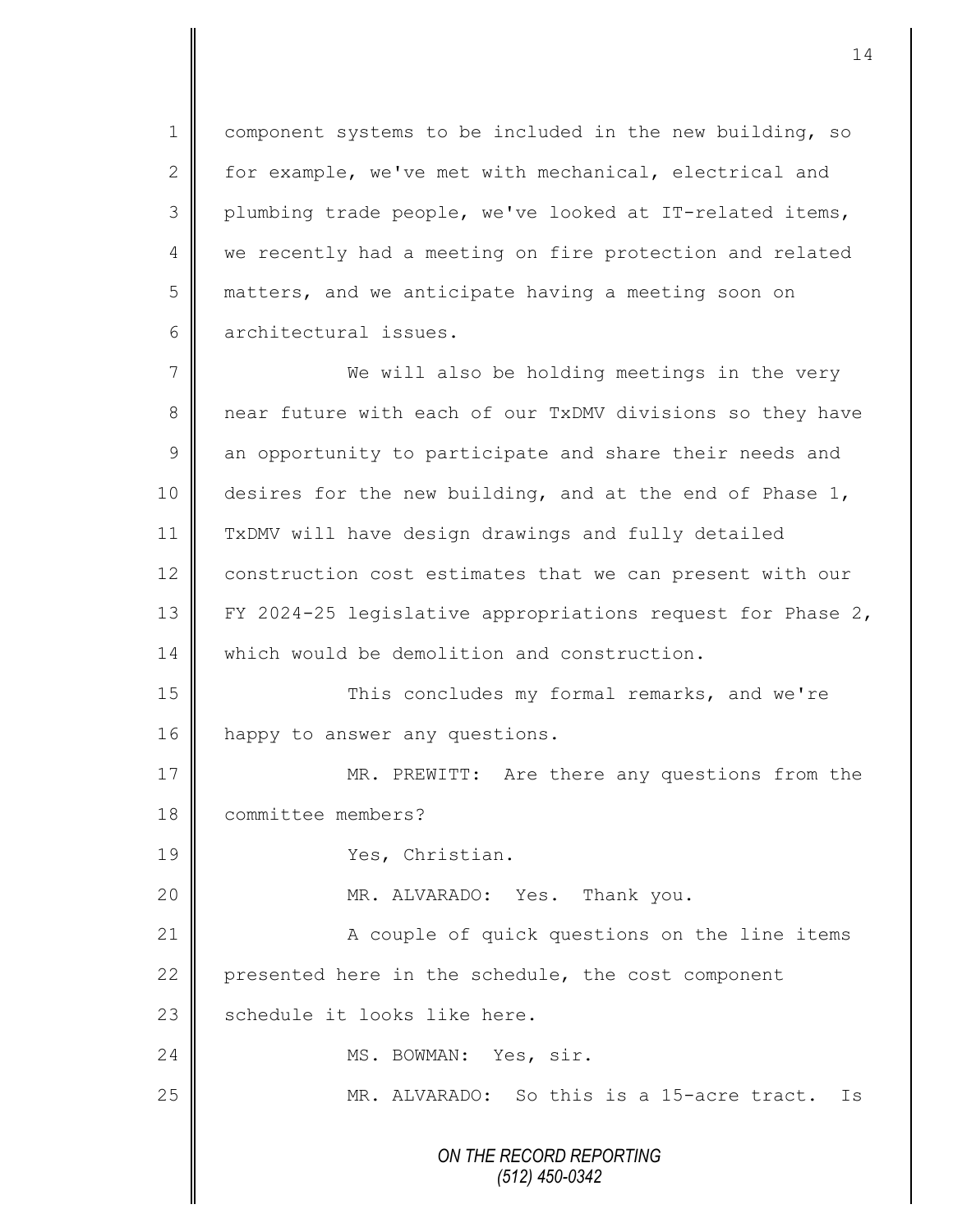1 that correct?

| $\overline{2}$ | MS. BOWMAN: Yes.                                           |
|----------------|------------------------------------------------------------|
| 3              | MR. ALVARADO: I see a little bit above about               |
| 4              | the vendor process and related to engineering and          |
| 5              | architecture. Can you talk a little bit about a couple of  |
| 6              | these line items, the process behind them. And the ones    |
| $\overline{7}$ | specifically I was interested in are the ALTA survey, the  |
| 8              | Phase 1 environmental site assessment. Those two just      |
| $\mathsf 9$    | strike me as very high.                                    |
| 10             | MS. BOWMAN: And I'm probably going to bring                |
| 11             | Ann up here, because she was here when some of these were  |
| 12             | done. These are the original cost estimates that were      |
| 13             | done two years ago when we were doing the original LAR.    |
| 14             | But why don't you, Ann, go ahead and talk a                |
| 15             | little bit about this.                                     |
| 16             | MS. PIERCE: For the record, Ann Pierce,                    |
| 17             | director of Administrative Services.                       |
| 18             | The American Land Title Association has to do a            |
| 19             | survey, so when we originally were talking about taking    |
| 20             | this property over, we didn't really know any kind of cost |
| 21             | estimates or anything, so we worked with TFC.              |
| 22             | We had a partnership with them previous to this            |
| 23             | project that was kind of like a pre-project where we       |
| 24             | looked into what we thought we might need and what we      |
| 25             | thought the costs might be so that we could go before the  |
|                | ON THE RECORD REPORTING<br>$(512)$ 450-0342                |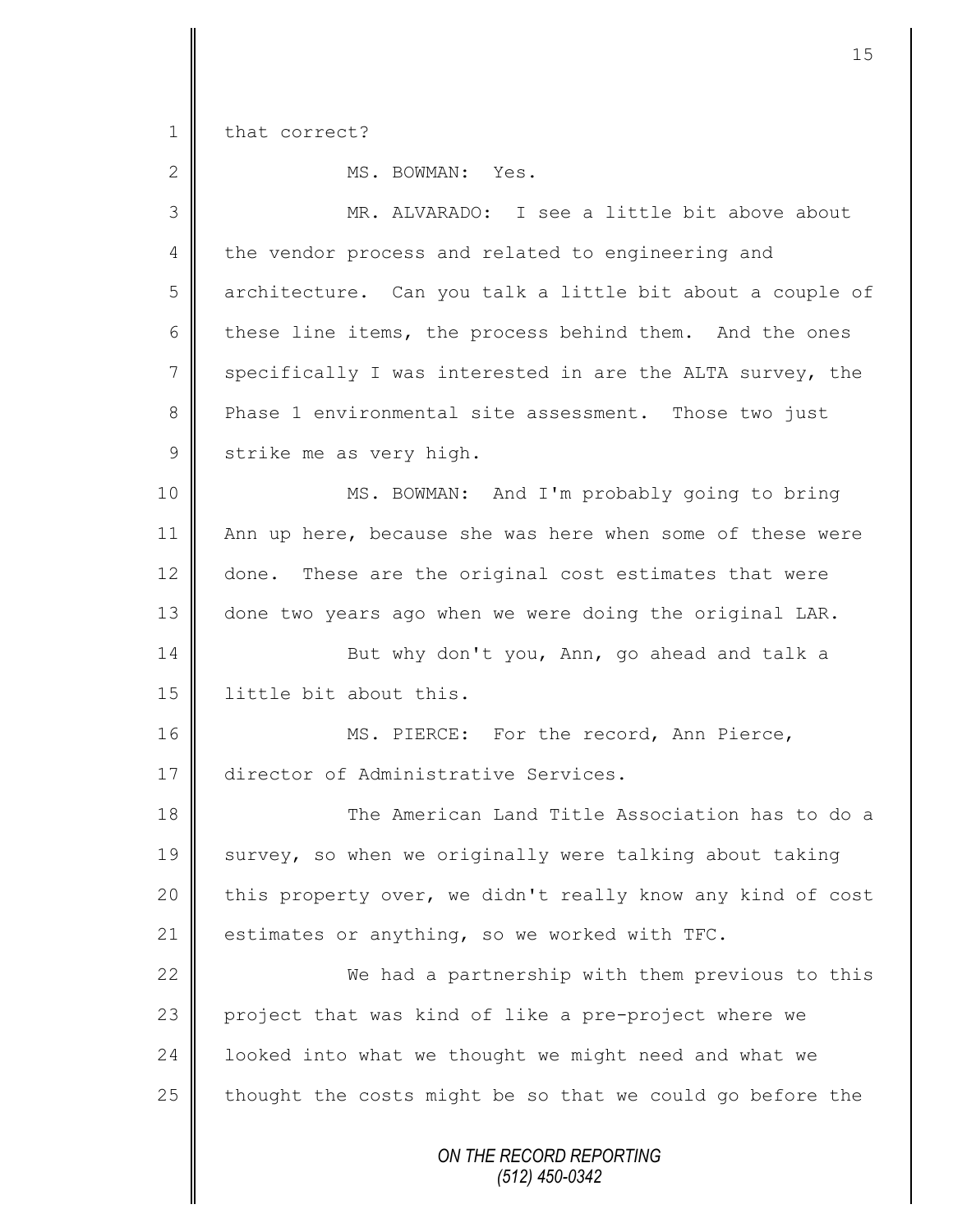1 || legislature to request this Phase 1 project that we're 2 beginning now.

3 So in order to do that, we subcontracted 4 through TFC with a company called O'Connell Robertson; 5 they're an architectural and engineering firm. And we 6 also did a space study, an initial space study with TFC on 7 what we saw as our needs.

8 When all this was going on, that was pre-COVID,  $9 \parallel$  so we recognize there's going to be a lot of different 10 things with the land itself, as we began looking at the 11 | land and conducting the survey that we have to do  $-$ - and 12 we do have a historical building that has to be considered 13 | in this process  $-$  and we will be validating what we think 14 our true needs are moving forward for the actual building 15 | footprint.

16 So those were originally just estimates, and 17 this was the breakout that O'Connell Robertson provided us 18 at the time so we could start moving the project forward. 19 That does not necessarily mean that is exactly what we're 20 going to spend, and we are trying to find cost savings. 21 || MR. ALVARADO: Thank you. 22 MR. PREWITT: Just curious, are there any lift 23 stations or subterranean like sewer or wastewater? 24 MS. PIERCE: We do have a lift station at 25 Building 1.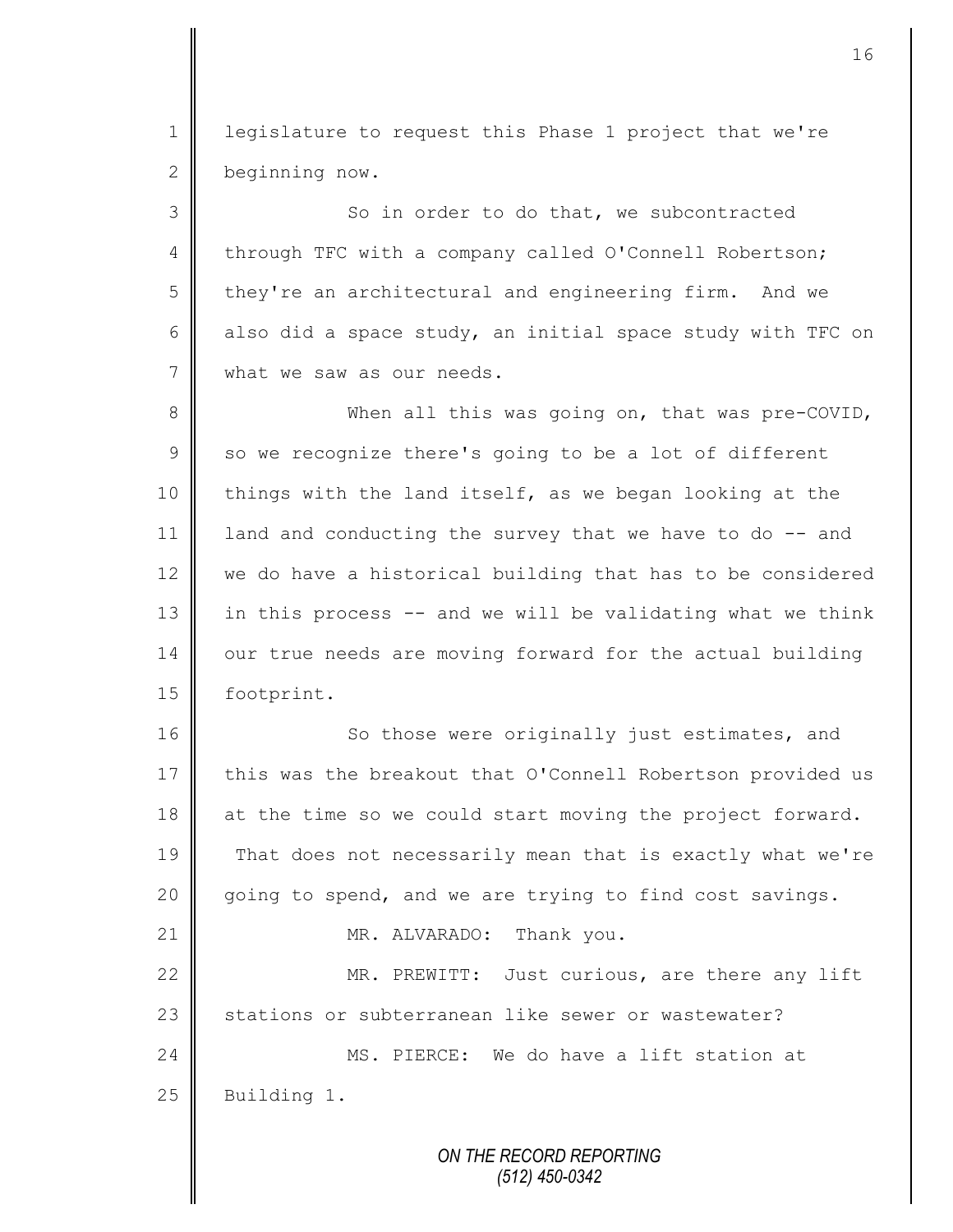*ON THE RECORD REPORTING (512) 450-0342* 1 || MR. PREWITT: So one of the things I would just 2 say, that the topographical survey is going to be more 3 expensive if that's going to include the lift station 4 dynamics, as far as how far down in the ground it goes. 5 || MS. PIERCE: And originally when OCR was 6 | looking at our property, I think to some degree they were  $7 \parallel$  looking at the entire property, because at that time we 8 were considering the entire property, and now, of course, 9 where Building 10 is located, we're not looking at that, 10 and they have some underground tanks and stuff that may 11 have been considered in this original estimate as well  $12$  that won't be impacting us now. 13 || MR. PREWITT: Okay. Good. 14 MS. PIERCE: Thank you. 15 MR. PREWITT: Thank you. 16 || MS. GILLMAN: I've got a question. 17 MR. PREWITT: Yes, ma'am. Member Gillman. 18 MS. GILLMAN: What I heard you say was during 19 the study that also other properties will be explored for 20  $\parallel$  consideration. And the only reason I'm mentioning it is 21 because we all know that Austin, Texas's real estate has 22 exploded, and while this campus is plenty big, I don't 23  $\parallel$  know if there has been any conversation about moving. 24 | MS. BOWMAN: I think perhaps you may be  $25$  referring to another part of the report where we were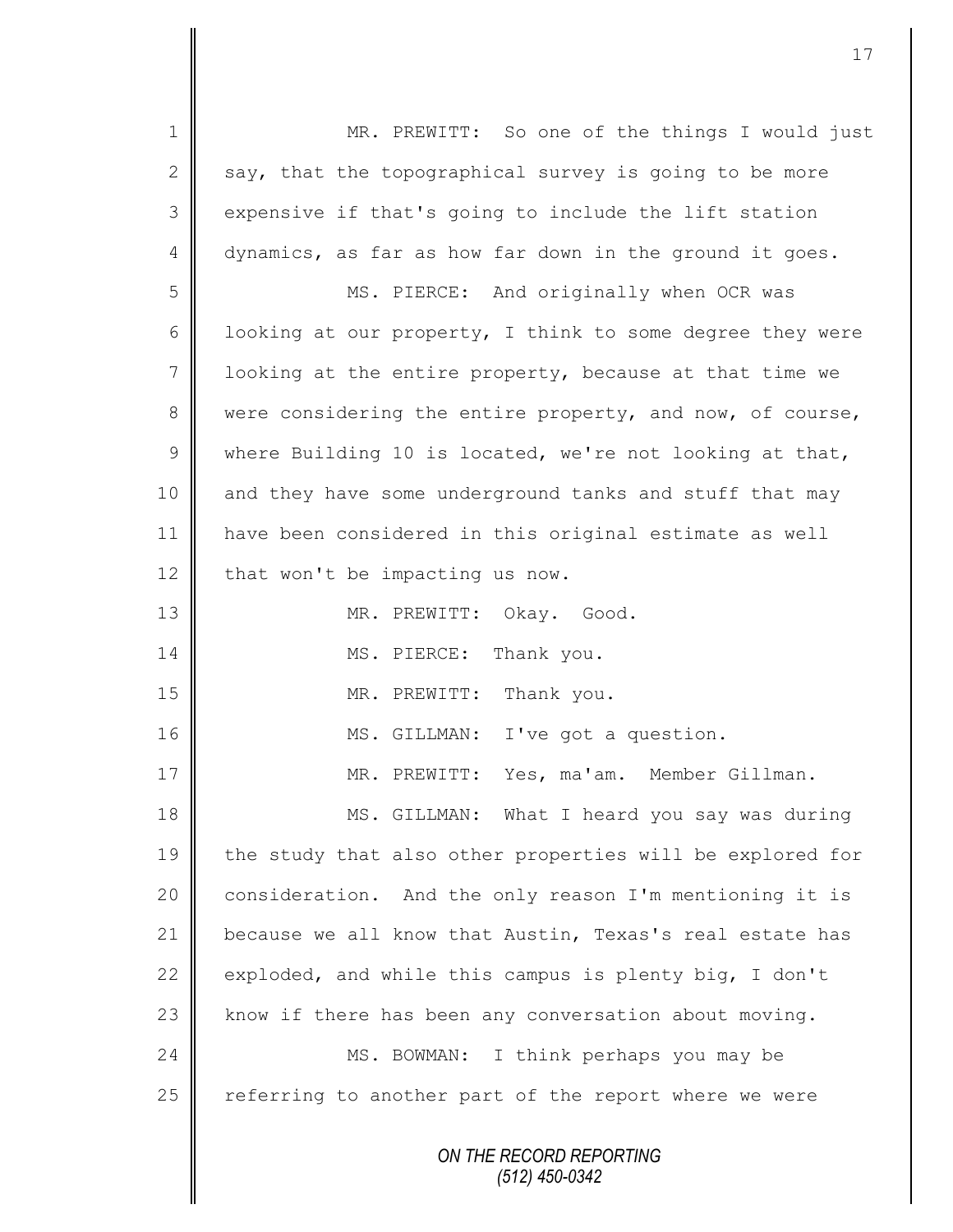*ON THE RECORD REPORTING (512) 450-0342* 1 | talking about going and looking at other properties that 2 | had been built by similar architectural firms to look at  $3$  | the design elements. We have not been talking about 4 moving our campus; we like that campus. So sorry if we 5 did not communicate that well. 6 MS. GILLMAN: So no consideration as yet for 7 moving. 8 **MS. BOWMAN:** Not that I am aware of. 9 || MS. GILLMAN: And the space study, I'm very 10 | interested in what the conversations 11 interdepartmentally -- interdepartment conversations about 12 what each division director thinks that they need in 13 square footage to accommodate, and will that be shared 14 | with this board prior to drawings? 15 NS. BOWMAN: Yes. 16 Daniel? 17 || MR. AVITIA: Very good question, Member 18 Gillman, and absolutely as we start working with 19 architects and engineers to come up with what a future 20 | facility might look like, we will certainly bring that 21  $\parallel$  information back to the board. 22 Whether we share it in open session or in 23 closed session, it really depends on how collaborative we 24 need to work with the board to determine what the space 25 | needs are going to be now and a couple of decades down the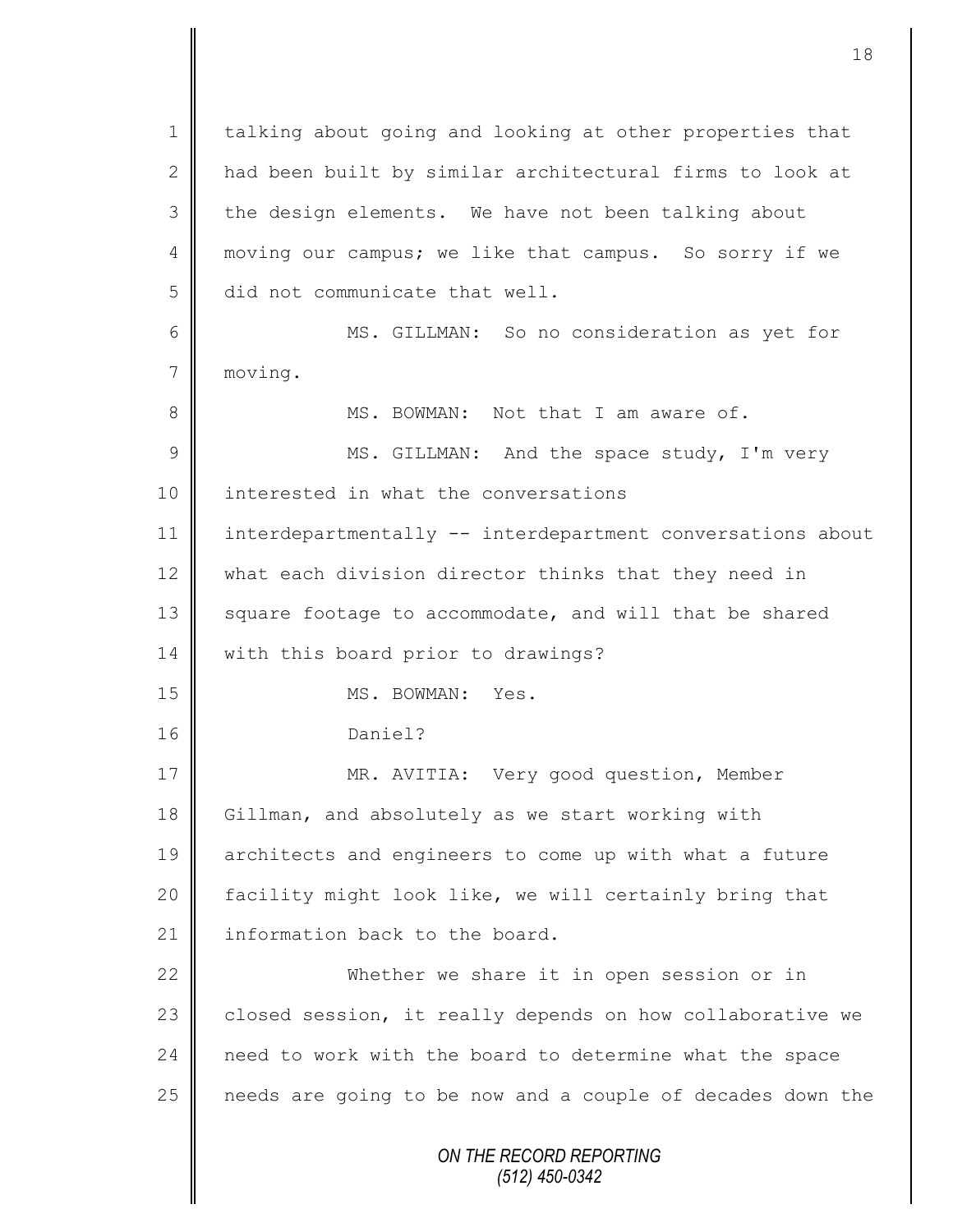*ON THE RECORD REPORTING (512) 450-0342* 1 | road as well. But we will have those conversations with 2 the board, yes, ma'am. 3 || MS. BOWMAN: And we do anticipate having pretty 4 detailed discussions, because there's all the issues of  $5 \parallel$  the population growth, what does that mean for our 6 staffing in terms of being able to support that for 50 7 vears, we hope. 8 || MS. GILLMAN: Yes. It's such a strange time,  $9 \parallel$  because remote working has been introduced, and y'all have 10 | been working very well under those conditions. However, 11 the State of Texas is growing so fast, and in planning the 12 next 50 years, you would think you would go bigger, 13 | however, on this hand you may not need as much space. 14 Anyway, I think the space study is valuable, and I'm just 15 | interested. 16 || MS. BOWMAN: Right, yeah, and I think we will 17 have a lot of discussions around that. We did go look at 18 another facility that took into account all the remote 19 | work space. 20 There were actually at least three different 21 configurations on different floors to accommodate hoteling 22 work spaces and that sort of thing, as well as permanent 23  $\parallel$  offices for people that are in the office more frequently. 24 So I think we will have a lot of expertise from the 25 architects and engineers that are coming in, and there are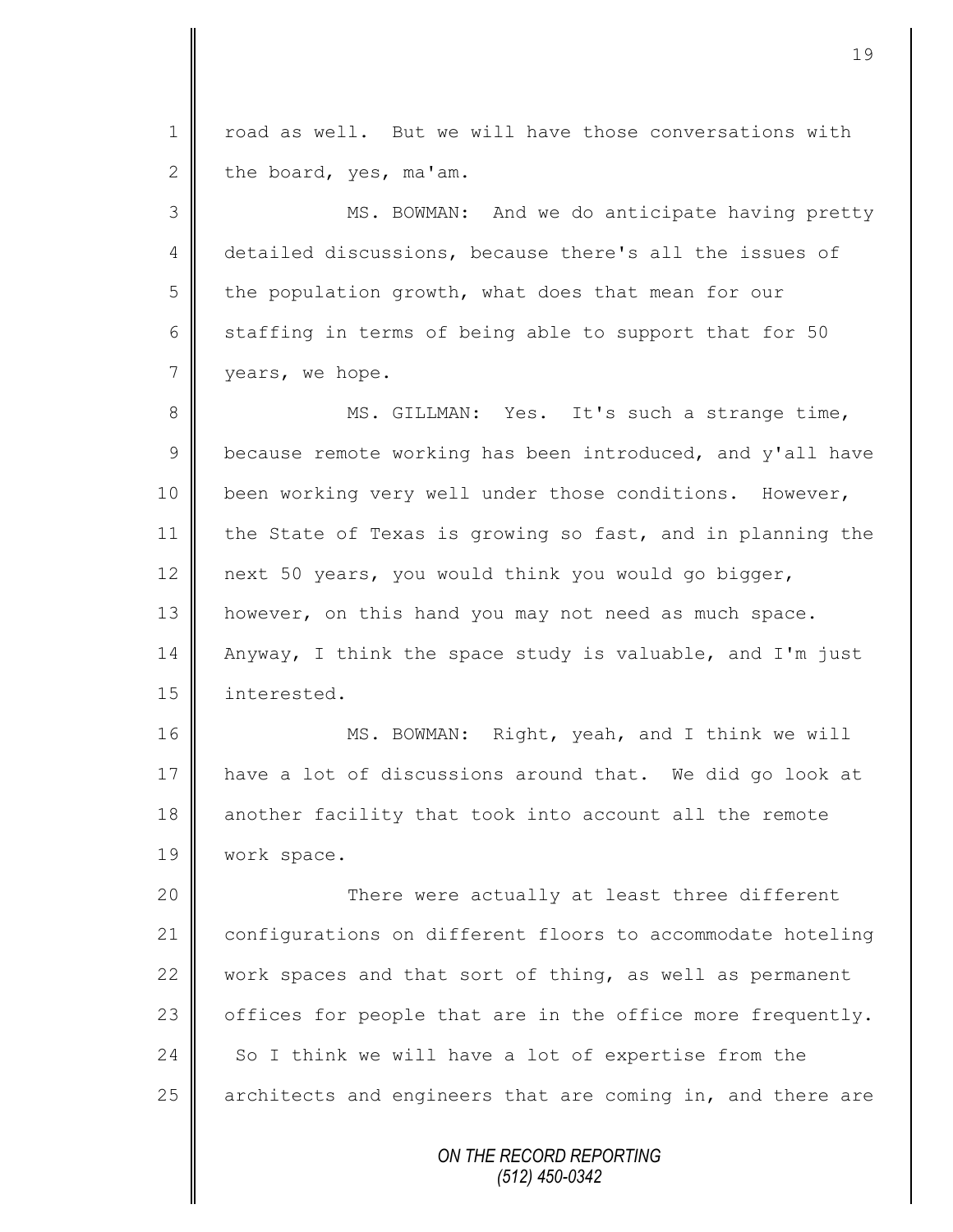|                | 20                                                         |
|----------------|------------------------------------------------------------|
|                |                                                            |
| $\mathbf 1$    | lots of flexible options to choose so that it can          |
| $\mathbf{2}$   | accommodate a workforce that's set up in more than one     |
| 3              | way. So as things change, we would be able to accommodate  |
| 4              | that as well.                                              |
| 5              | We'll be happy to keep you updated. It will be             |
| 6              | a very interesting discussion.                             |
| $\overline{7}$ | MR. AVITIA: Chairman, if I may?                            |
| 8              | MR. PREWITT: Yes, sir.                                     |
| 9              | MR. AVITIA: Daniel Avitia, executive director,             |
| 10             | for the record.                                            |
| 11             | Member Gillman, just to add on to what our CFO             |
| 12             | was just stating, the architects and engineer firm that we |
| 13             | interviewed during, I guess, the bidding process, if       |
| 14             | that's what we want to call it, were very much in tune to  |
| 15             | teleworking needs, hoteling needs, and what an agency      |
| 16             | needs today versus what it might need in 50 years.         |
| 17             | So we certainly look forward to having those               |
| 18             | conversations with them and then, once we have that        |
| 19             | information, bringing that back to the board for your      |
| 20             | review and consideration.                                  |
| 21             | MS. GILLMAN: I don't even know what is                     |
| 22             | hoteling?                                                  |
| 23             | Shared working space.<br>MS. BOWMAN:                       |
| 24             | MR. AVITIA:<br>Shared space.                               |
| 25             | MS. GILLMAN: We're not having sleepovers.                  |
|                | ON THE RECORD REPORTING<br>$(512)$ 450-0342                |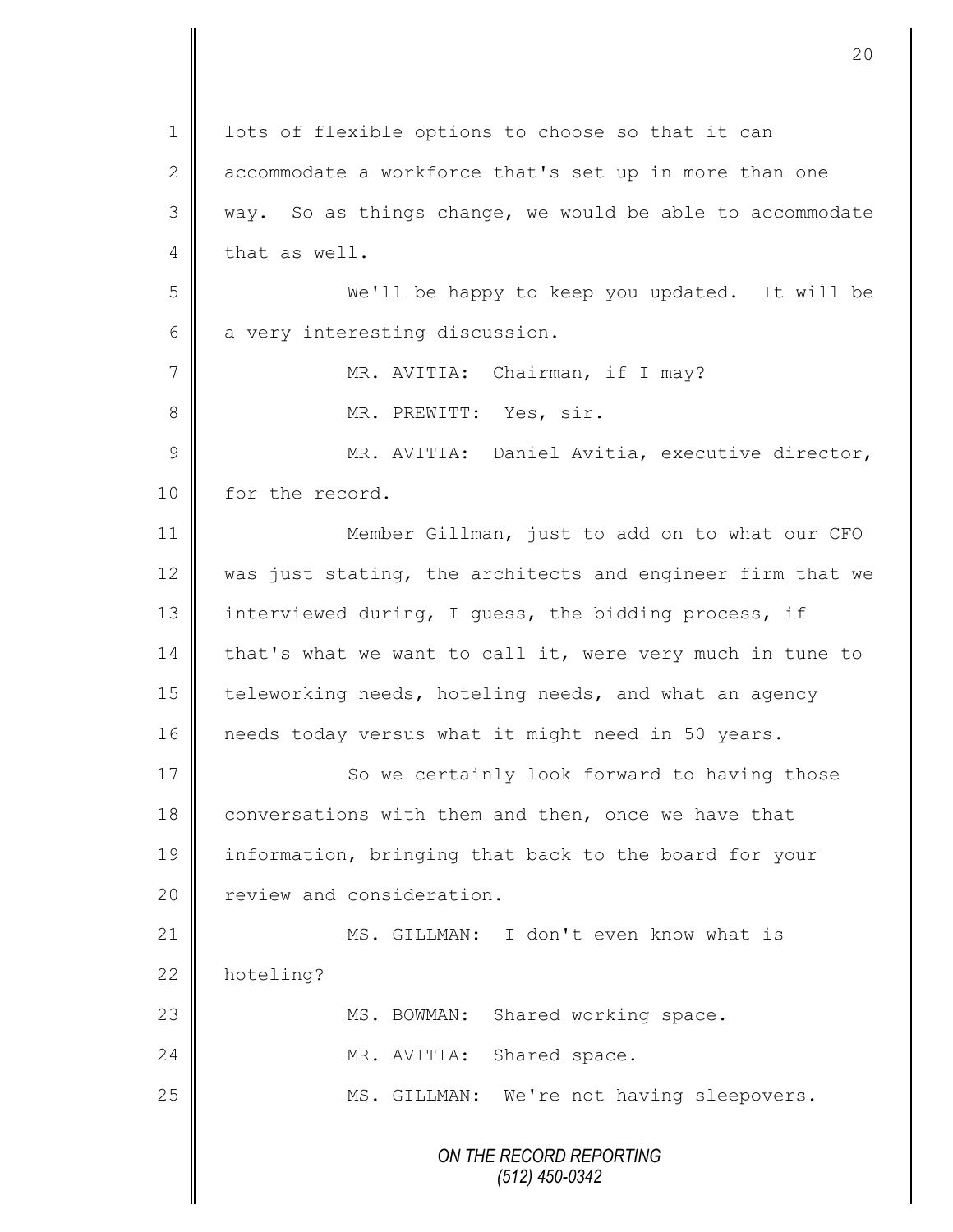*ON THE RECORD REPORTING (512) 450-0342* 1 || MR. AVITIA: No, ma'am. And we will not be 2 having sleeping pods either. That's a new thing as well. 3 || MS. GILLMAN: Really? 4 | MR. AVITIA: Yes, it is. 5 MS. BOWMAN: I'm not sure we listed in our 6 specifications  $-$ - I don't know if our architects will have 7 their crystal ball to look at what the workforce will look 8 | like, but we're looking at that. 9 || MS. GILLMAN: No sleepovers. 10 MR. AVITIA: No. 11 || MR. PREWITT: All right. Any other questions 12 regarding hoteling or anything? 13 || MS. GILLMAN: Hoteling, trying to save on 14 travel costs. 15 | (General laughter.) 16 MR. PREWITT: Aline, are there any public 17 | comments for this agenda item? 18 || MS. AUCOIN: Aline Aucoin, for the record. 19 || No public comments on agenda item 4.B. 20 || MR. PREWITT: Seeing as there are none, thank 21 | you, ladies. 22  $\parallel$  And we'll move on to agenda item 4.C, which is 23  $\parallel$  the active agency projects, with Wendy Barron. 24 | MS. BARRON: Good afternoon, Chairman Prewitt, 25 | committee members, Director Avitia. For the record, I am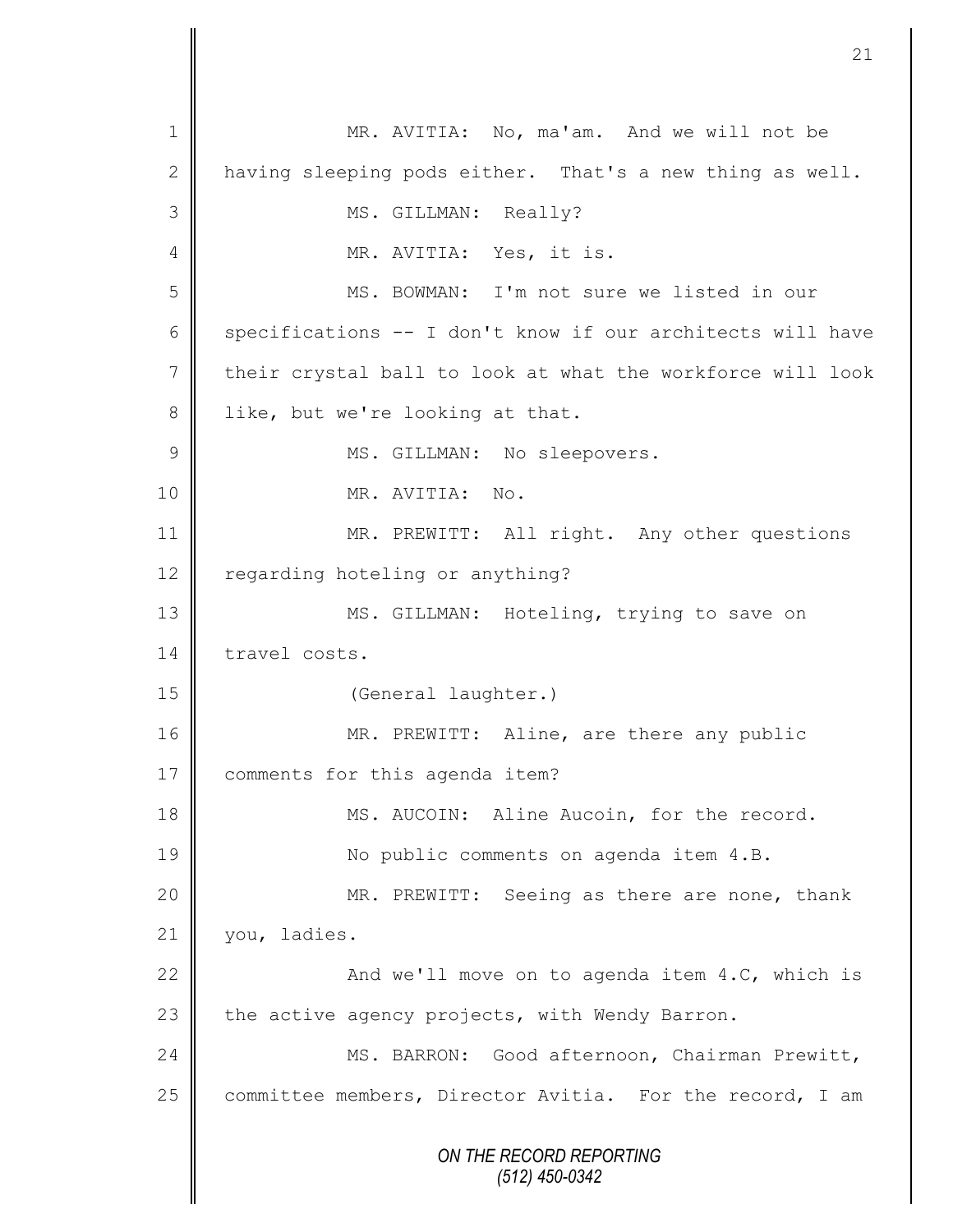*ON THE RECORD REPORTING* 1 Wendy Barron, chief information officer of the TxDMV. 2 || I'm here today to brief the committee on the 3 active agency technology projects. This is a briefing 4 item only, and no recommendations are being presented 5 today. This item can be found starting on page 9 of your 6 materials. 7 The department currently has ten active 8 projects overseen by the Information Technology Services 9 Division Project Management Office, and there are two 10 additional operational initiatives that I'm going to be 11 highlighting today that support the Registration and Title 12 System, or RTS. I will be providing the committee with an 13 updated status of each project and initiative today. 14 **On the project portfolio dashboard that's found** 15 | on page 10 of your materials, you will see that seven of  $16$  the ten projects have a green status and are progressing 17 in alignment with their plans, schedule and budget. 18  $\parallel$  Two of the projects are in yellow status, and 19 one project is in red status due to schedule or budget 20 | issues, and I'm going to provide more details about those 21 projects and their status in the individual project 22  $\parallel$  discussions, so I'm going to go ahead and move on to the 23 project discussions. 24 The first project I'm going to talk about today 25  $\parallel$  is the statewide webDEALER adoption of Phase II, or SWA

*(512) 450-0342*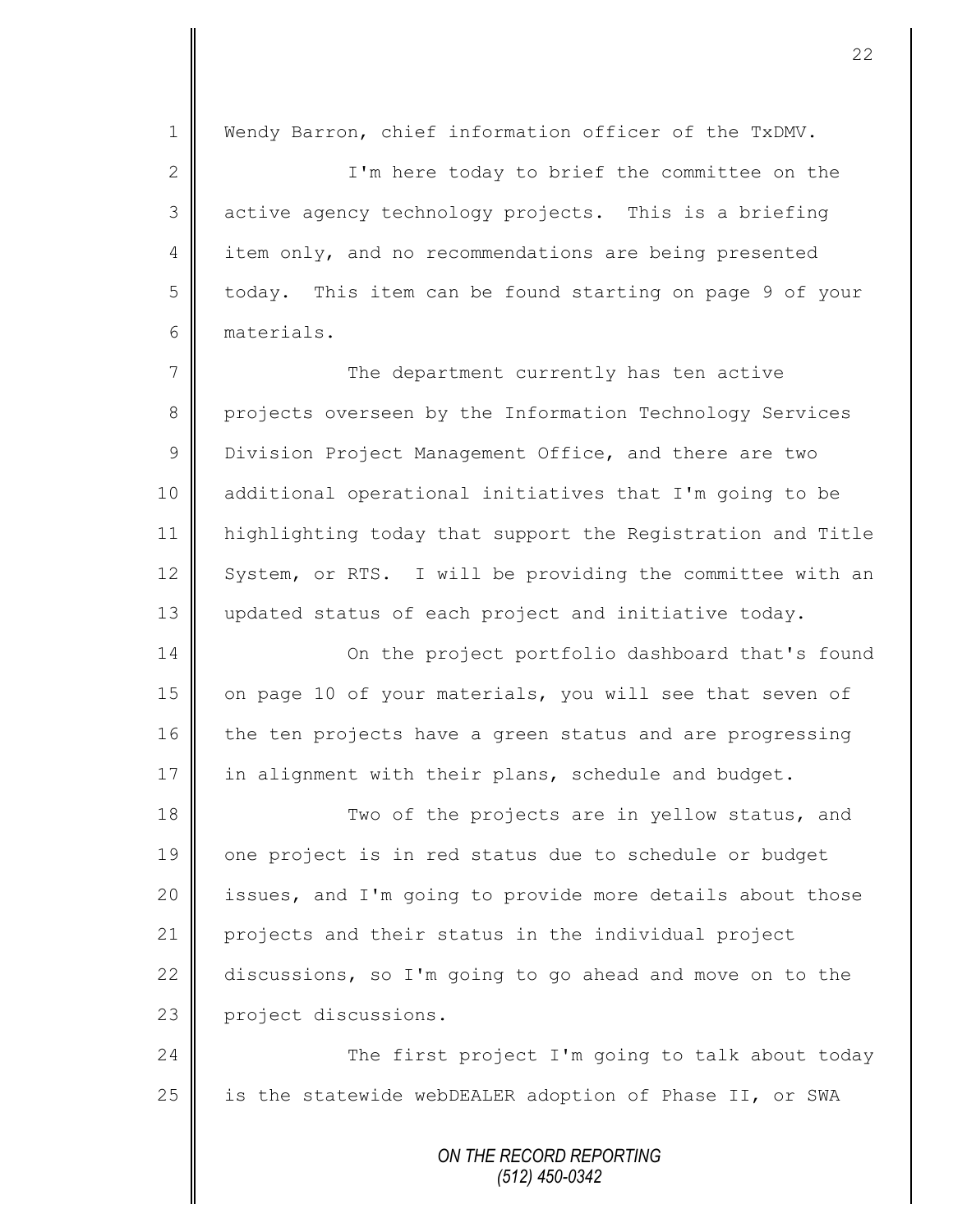1 || Phase II. The purpose of this project is to implement  $2 \parallel$  several priority tickets that have been identified by our 3 tax assessor-collector customers. These tickets will 4 increase application throughput, maximize workflows, and  $5$  streamline processing in the system.

6 || Most of the contractors have been secured, and 7 work has been initiated with the first ticket of this 8 project being delivered in the next release, which is 9 Release 13.0, in July.

10 || The project is currently in yellow because we 11 believe the level of effort on the remaining tickets 12  $\parallel$  exceeds the budget that we have for the project. We're 13 still gathering requirements on all of the tickets, so 14 until we get those requirements and have a solid level of 15 effort, we don't know where that cutoff point is.

*ON THE RECORD REPORTING* 16 || So at the point we get those requirements 17 identified at cutoff, we'll go back to the executive 18 steering committee, and a decision will be made to either 19 | reduce scope or increase budget, depending on other 20 department priorities and funds availability. 21 Any questions? 22 (No response.) 23 || MS. BARRON: Awesome. 24  $\parallel$  The next project is webSALVAGE. This is a  $25$  project that will expand the throughput of electronic

*(512) 450-0342*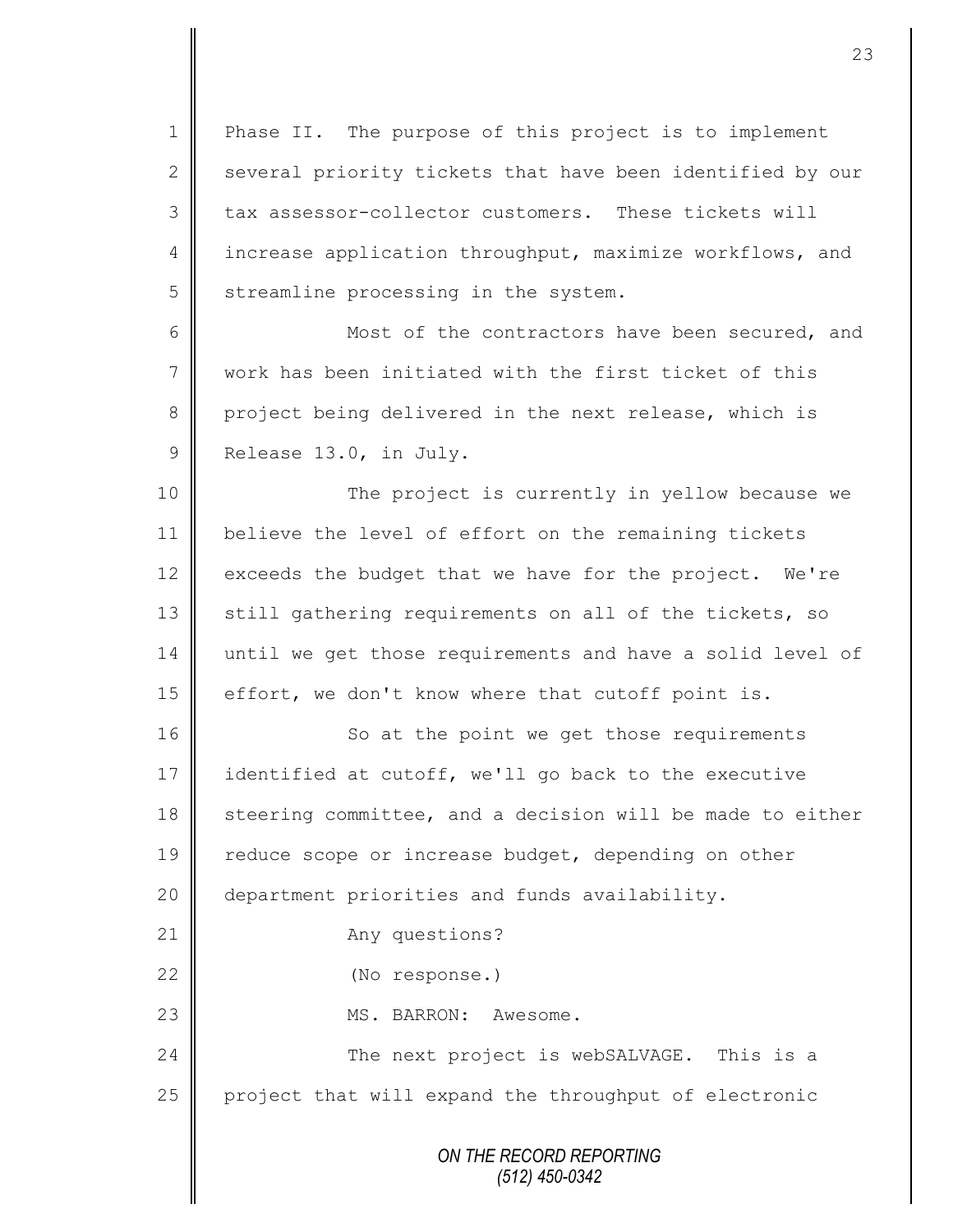1 titling processes in webSALVAGE and the issuance and 2 transfer of electronic titles. The project is currently 3 || in green status. The charter has been finalized, we're 4 | routing it for review and signature, the requirements are  $5 \parallel$  currently being gathered, and we're securing the  $6 \parallel$  contracting resources that will be doing the work.

7 || Moving on, the next group of projects are 8 focused around improvements and support of the 9 **Registration and Title System.** These projects include the 10 TAC, or tax assessor-collectors T1 upgrade project, the 11 TAC workstation refresh, the RTS batch cycle, and then the 12 two initiatives I spoke about, RTS support and performance 13 | stabilization.

14 || So the TAC T1 upgrade is going to upgrade the 15 | older T1 technology that provides the internet services to 16 newer metro ethernet and then also cellular technologies. 17 It's going to increase the reliability of the network 18 services for the TACs and also provide redundant network 19 | routing in the event the primary route fails.

20 | The project is in green status, we have written 21 and are reviewing the eProject charter, routing it for  $22$  | approval. The statement of work has been written and is 23 currently making its rounds internally for internal 24 review.

25 | Choice we get that statement of work through all

*ON THE RECORD REPORTING (512) 450-0342*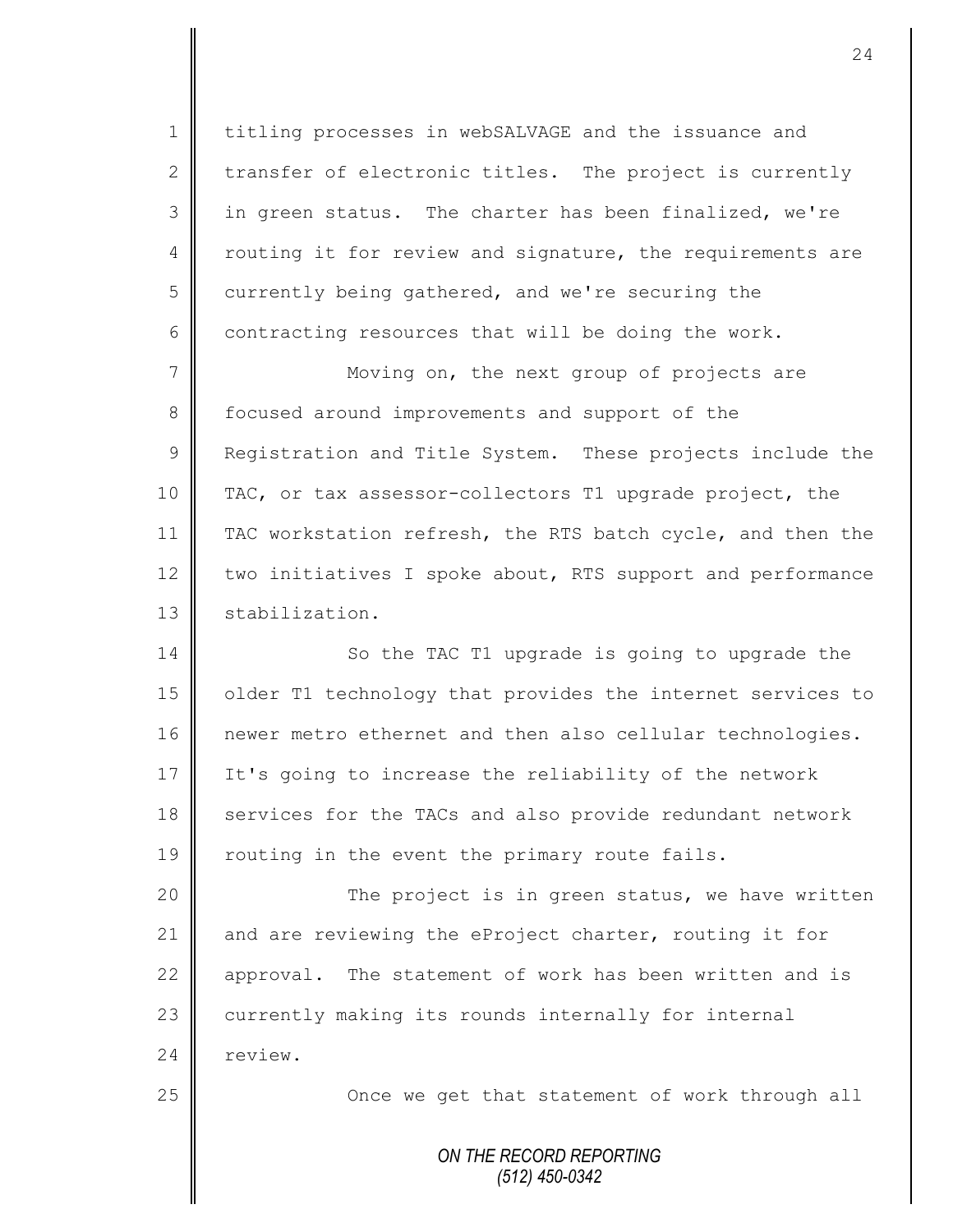1 | the review and approval processes internally, we'll follow 2 back up with the vendor and engage in final negotiations.

3 The tax assessor-collectors workstation 4 refresh, this project is going to deploy 50 percent of the 5 workstation equipment to the TACs, and we're also going to 6  $\parallel$  establish the operational processes and procedures to 7 transition this from a project-tied deployment to an 8 annual operational initiative. Instead of deploying so  $9 \parallel$  much at once, we're going to spread it out over time, plan 10 | for less disruptions for the tax assessor-collectors, and 11 just operationalize this so that it's more predictable and 12 | smoother transitions, more manageable.

13 The project is in green status. We've reviewed 14 and approved the charter. The statement of work has 15 actually been submitted to the vendors that are going to 16 help us deploy this equipment, and bids are due this 17 month. Once we get those bids, we'll select a vendor and 18 **qet them started.** 

19 || The RTS batch cycle project, the intent of this 20 project is to optimize the batch processes in RTS. The 21 | overall health of this project is in green. The original 22  $\parallel$  scope of the project was to complete the optimization of 23  $\parallel$  33 batch jobs. Those jobs were deployed in February. 24 We did recommend that we extend this project, 25  $\parallel$  and the ESC and governance team approved that extension,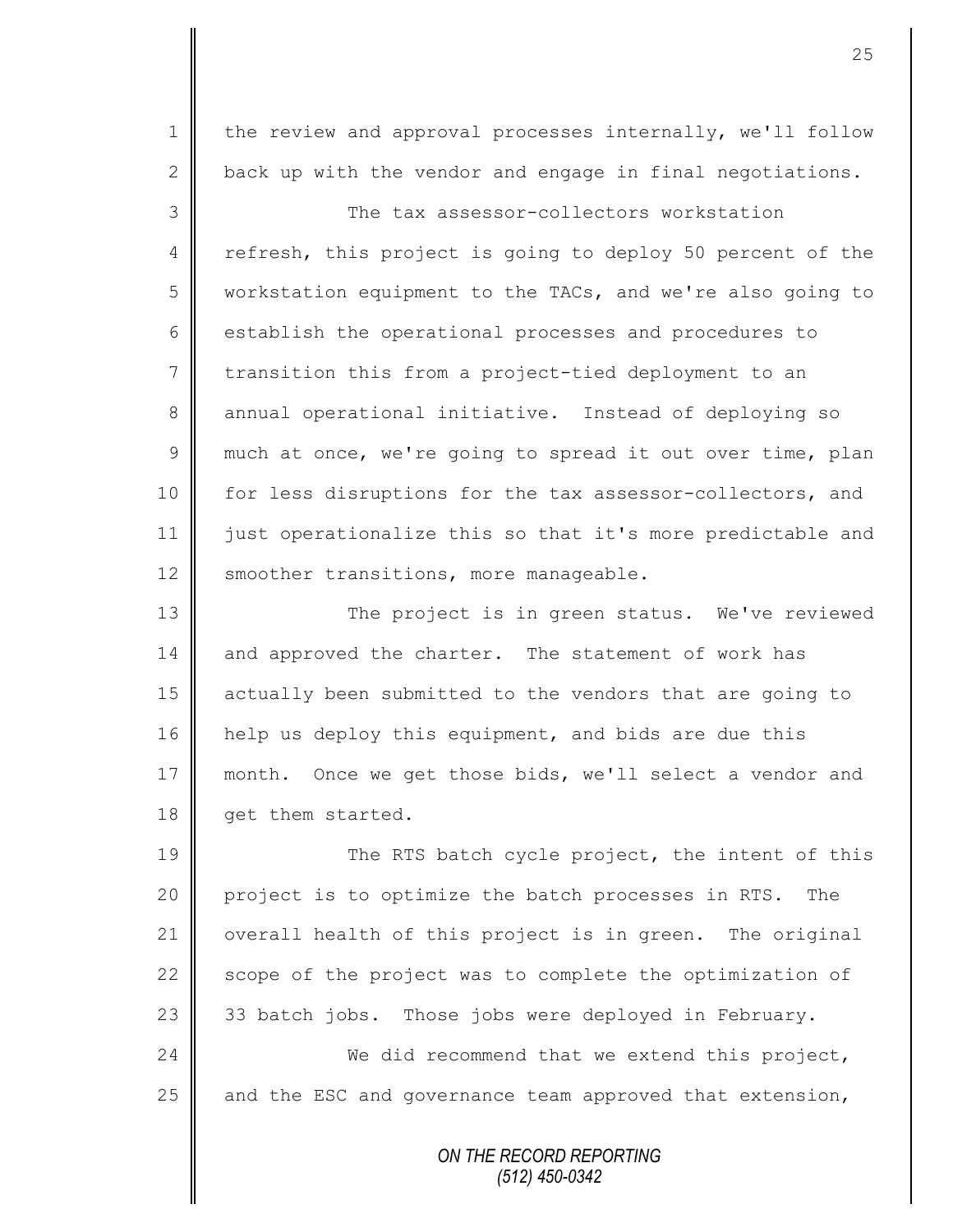1 so we've extended the project to the end of the fiscal 2 year, and we will have a total of 75 jobs completed by the 3 end of August.

4 This project we've seen a lot of really 5 positive results, reducing times from twelve hours to less 6 than one, and what this does is enable us to provide data 7 more efficiently, quickly to our tax assessor-collector 8 partners.

 $9 \parallel$  Two of the initiatives that I spoke of, first 10 | of all, the RTS support initiative, this is a block of 11 funds that we've used to bring on supplemental contracting 12 | resources to help us develop legislative changes and then 13 also to make system improvement items that have been 14 reported as inefficiencies or components that might be 15 broken, and so these folks are working on those types of 16 activities to improve RTS and make the needed changes.

 We also have another initiative that we're focused on in IT on performance stabilization, and at the 19 alst meeting we had some discussions about RTS, and we have established what we call a Tiger Team. This is a 21 | focused group of staff from key sections in the division,  $\parallel$  their task was researching and implementing possible solutions.

24 Staff from our development section, 25 | infrastructure section, our operations sections, they're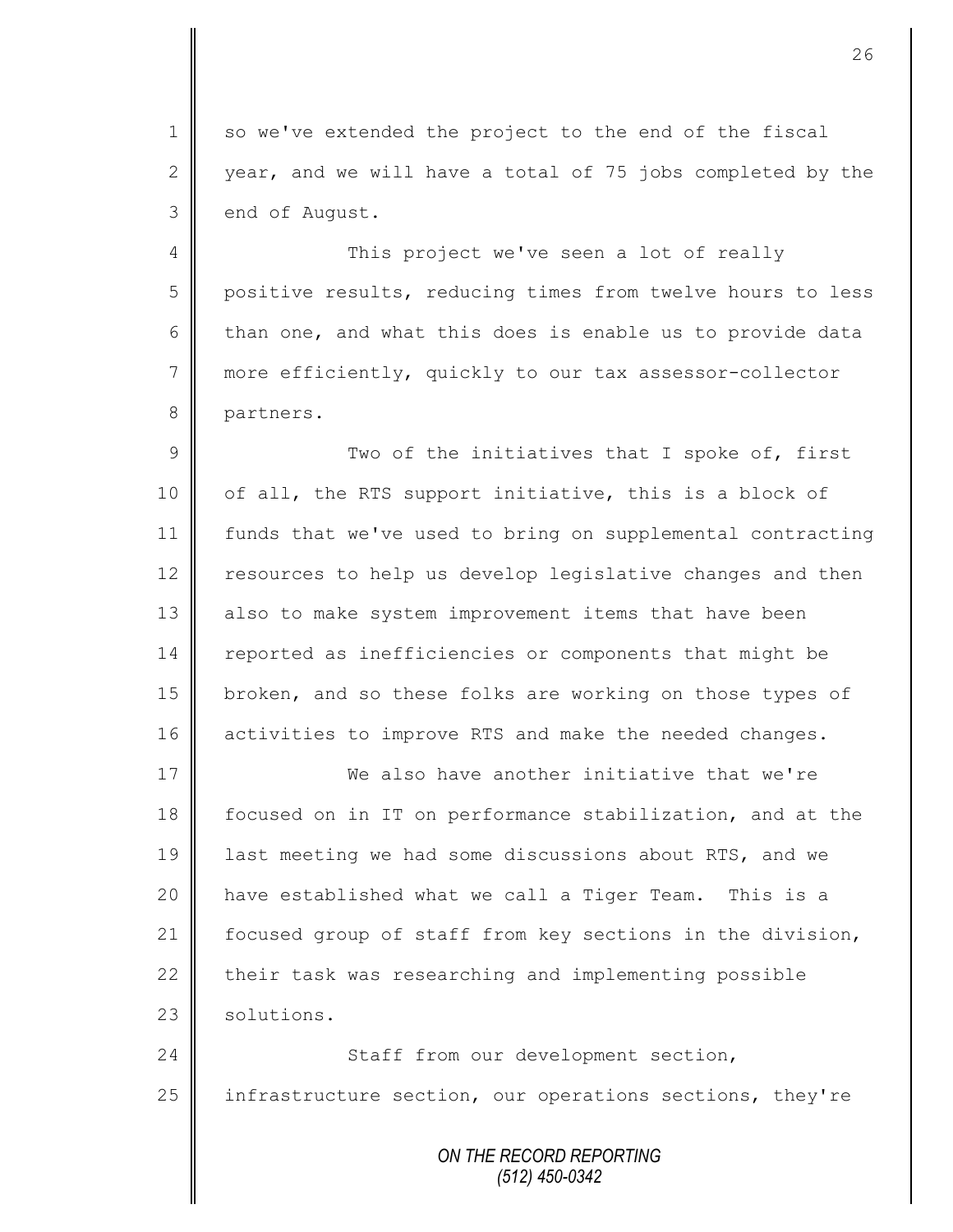*ON THE RECORD REPORTING (512) 450-0342* 1 all working together. They meet daily to review progress, 2 discuss new ideas, new things to research. There are  $3 \parallel$  several solutions that we have identified and implemented, 4 and I think Tammy will agree -- I talked to her last 5 week -- that we've seen some improvements. 6 MS. McRAE: Yes. We've seen a lot of  $7$  | improvements in this part, so thank you. 8 MS. BARRON: Good deal, happy to hear that, and 9 | we're not stopping. There's still some opportunities for 10 | improvement, so this team still continues to work and look 11 for new solutions, and we've found some new solutions that 12 | we're going to be looking at. 13 They're going through review and analysis right 14 now, they'll move into testing and be deployed soon. But 15 we've seen lots of positive improvements as a result of 16 forming this team. 17 || Digital license plates is the next project I'm 18 going to talk about. This project implements SB 604, and 19 it's to support statutory requirements that allow digital 20 | license plates to be displayed on motor vehicles within 21  $\parallel$  the state of Texas. 22  $\parallel$  The final testing results are pending, and 23 we're tentatively looking at a production readiness date 24 end of April, beginning of May. DMV has completed all of 25  $\parallel$  the application development work, everything that we need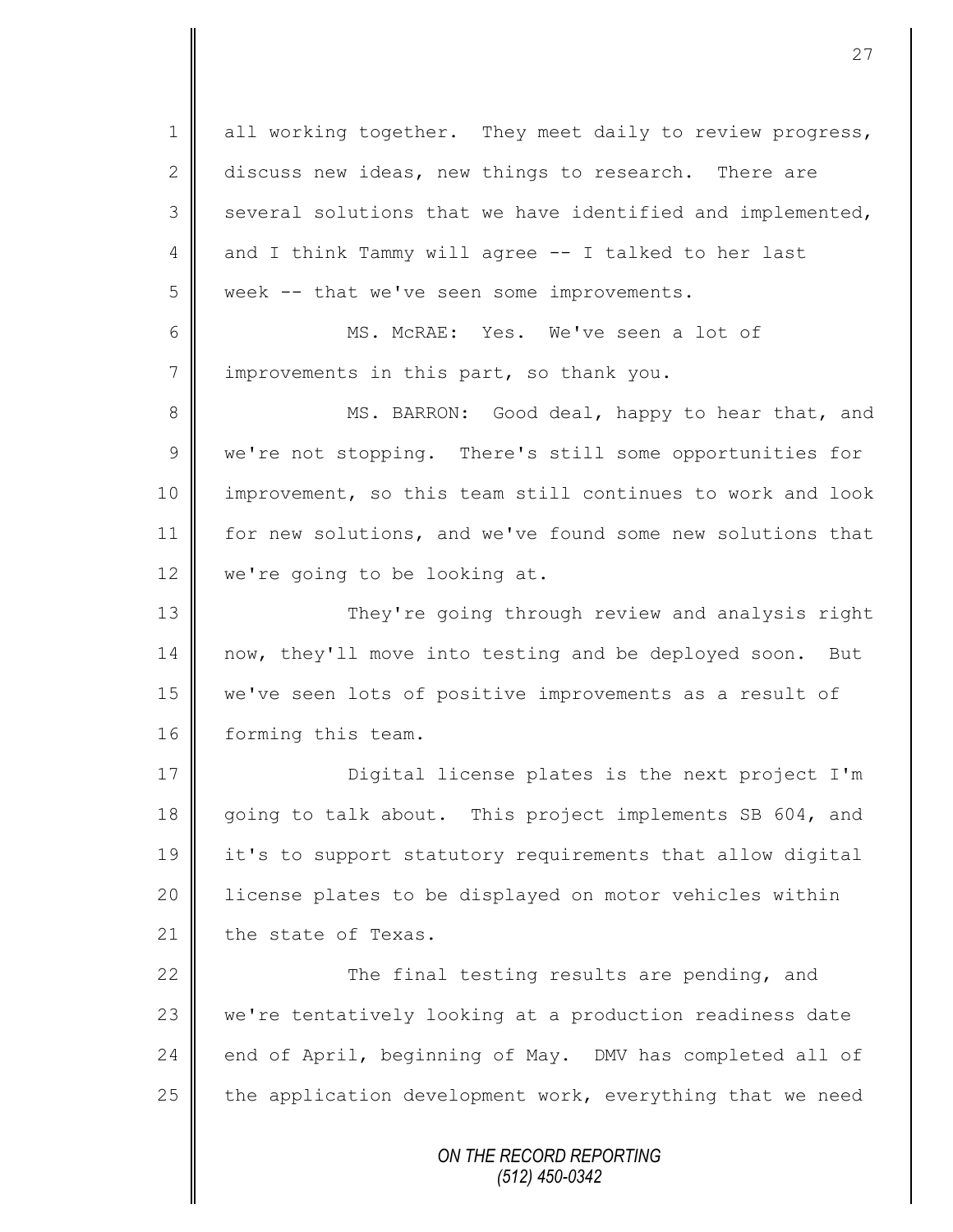| $\mathbf 1$    | to do to help facilitate Reviver -- who is our vendor --   |
|----------------|------------------------------------------------------------|
| 2              | in their execution of selling the digital plates.          |
| 3              | That work has been completed, and so things are            |
| $\overline{4}$ | in Reviver's hands. They're working with the testing       |
| 5              | vendors to get those tests completed, and once they're     |
| 6              | completed, we can sign off on the final contract           |
| 7              | requirements and they can start selling those digital      |
| 8              | plates.                                                    |
| 9              | The call center update project Phase II, the               |
| 10             | intent of this project is to implement a post-call survey  |
| 11             | tool to improve customer interaction quality with the      |
| 12             | department. We finished the first phase, which was for     |
| 13             | our Customer Relations Department, we are working on the   |
| 14             | second phase, which is for Vehicle Titles and              |
| 15             | Registration, and then Motor Carrier Division as well.     |
| 16             | We did have to write a new statement of work to            |
| 17             | scope out the work for those two divisions, and that's why |
| 18             | the project's overall health is in red because that        |
| 19             | introduced some uncertainties to the schedule. We need to  |
| 20             | get that statement of work completed and back to the       |
| 21             | vendor. Once we get a timeline and have a good solid end   |
| 22             | date, we'll re-baseline the project and it will move back  |
| 23             | into green.                                                |
| 24             | The Texas International Registration Program               |
| 25             | upgrade, this project is going to improve TxIRP, the       |
|                | ON THE RECORD REPORTING                                    |
|                |                                                            |

*(512) 450-0342*

II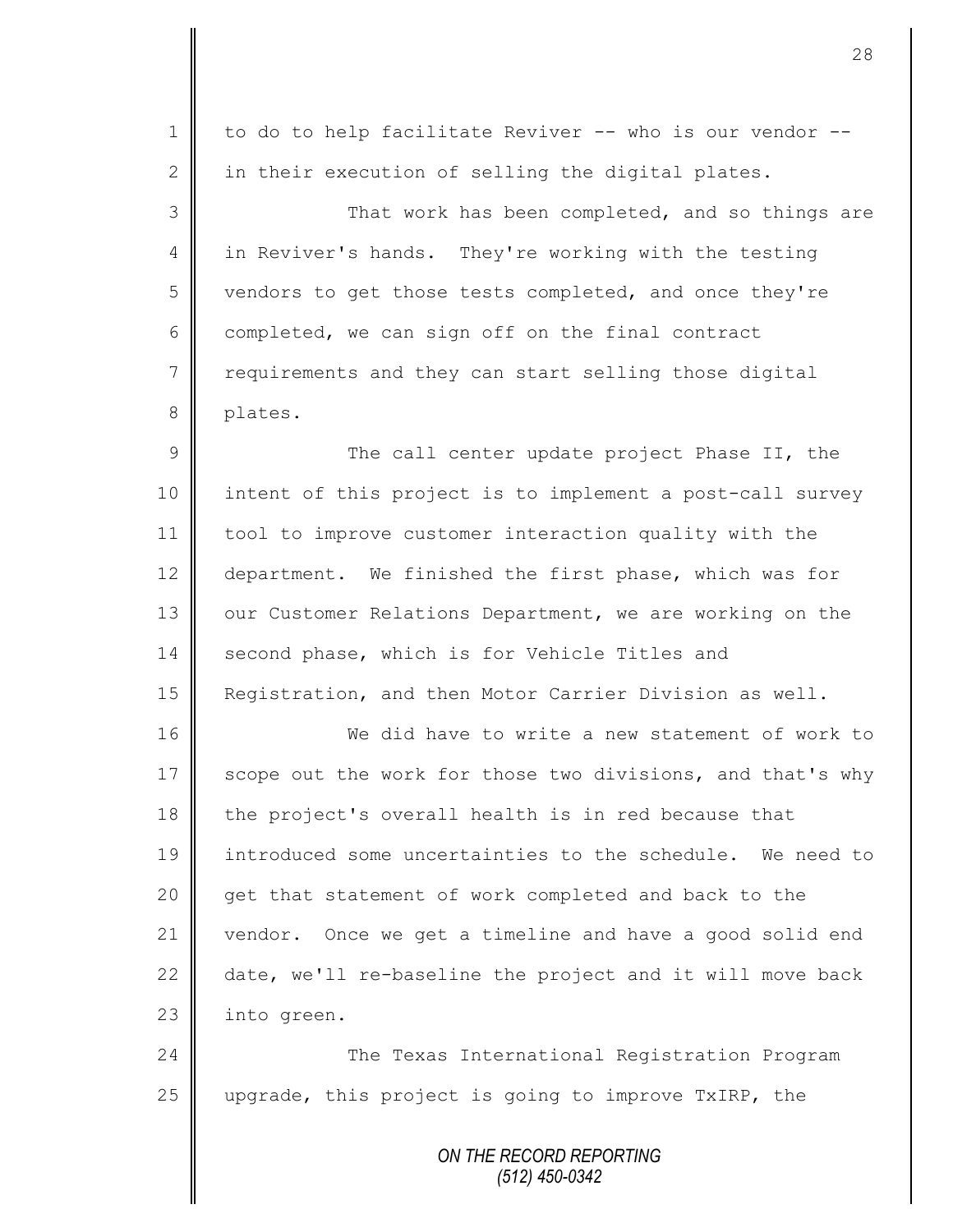1 | online user experience and reduce auto service fraud. The 2 project is currently in the procurement phase. We're 3 || wrapping up, there's some final contract details that 4 we're working through but we are wrapping up those vendor 5 negotiations.

6 || The overall health of the project is yellow 7 because of delays in the funds approval, but the funds 8 have been approved, and so as soon as we execute the 9 contract with the vendor and we have a schedule, we'll 10 again re-baseline the project and move status back to 11 green, but we're leaving it in yellow until we have that 12 final schedule.

13 The Texas by Texas project, the applications 14 | have been deployed, and so this application provides the 15 constituents of Texas with a secure and mobile-friendly 16 platform that allows them to do business with multiple 17 State agencies with a single user sign-on account.

18 **For the DMV portion, users can create their** 19 | account, link their vehicles, and then establish personal 20 profiles with stored payment information, it has their 21 transaction history, their preferences and other features, 22  $\parallel$  and then once their registration is due, users can renew  $23$  their registration within this new system.

24 We continue to partner with the Department of 25 | Information Resources to execute the statewide marketing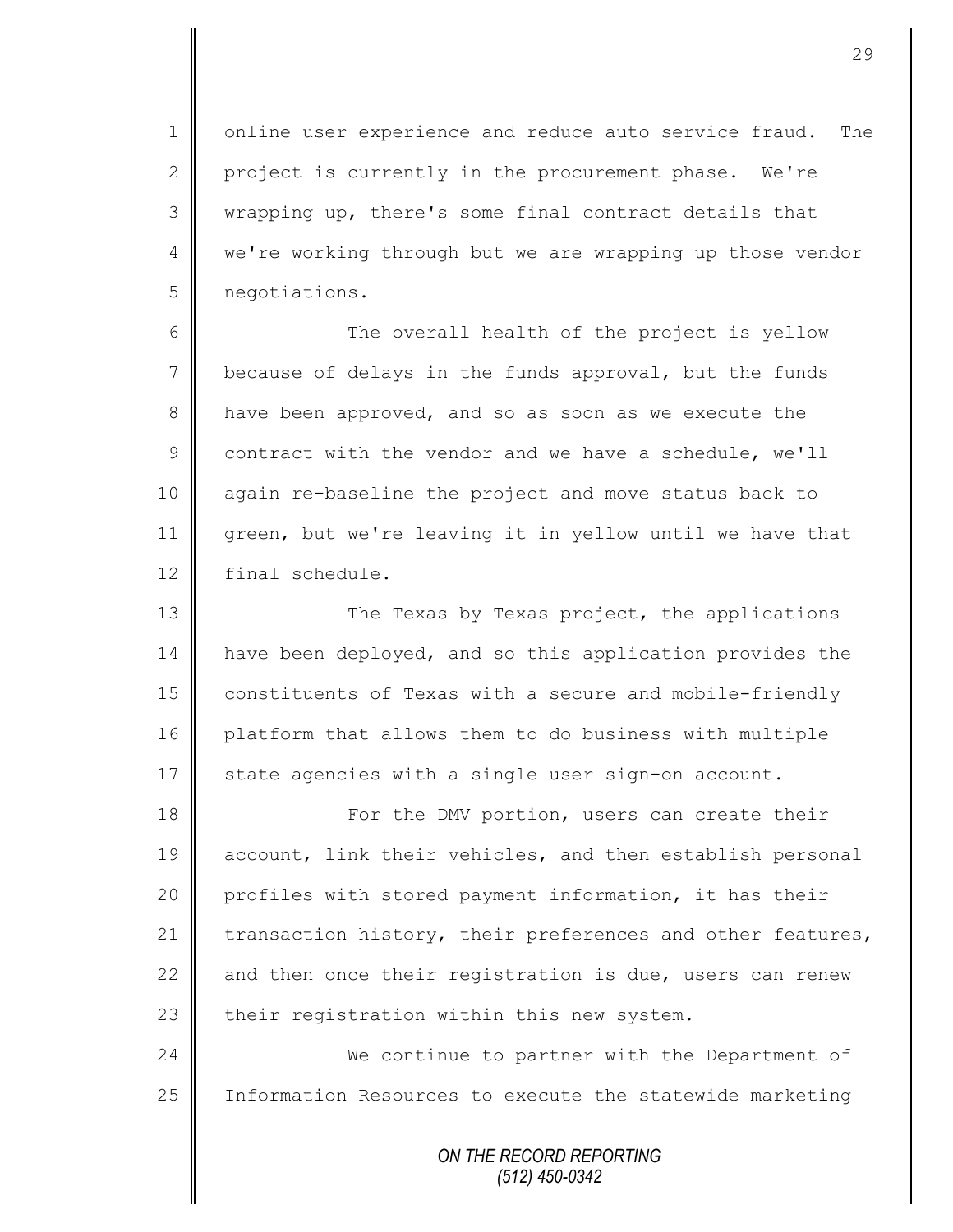1 campaign. DIR is leading that campaign, and the 2 participating agencies are working in coordination with 3 them, and we've seen increases in usage every single 4 month, so as of yesterday I got new numbers, so the 5 numbers I have a little bit newer than what you see in 6 your materials.

7 We have over 1.2 million people signed up for 8 Texas by Texas, we have over 400,000 vehicles that have 9 been linked, and over 250,000 vehicle registration 10 transactions have been completed, and as of yesterday 11 | we've seen that the apps, either the Google app or the 12 Android app or the Apple app, have been downloaded 54,000 13 l times.

14 So the stats just keep on going up, it's 15 catching on and people are really excited. And I've had 16 conversations with people in my personal life that have 17 checked it out and they love it; I've gotten positive 18 feedback. So very exciting. DMV is the only agency with 19 the mobile app, so we were the first, and it's pretty 20  $\parallel$  exciting that we've got a mobile app now that you can 21 | register your vehicle.

22 || There's a final component that we're going to  $\parallel$  be executing within Texas by Texas to wrap up this | project, and that is the electronic renewal notice opt-in, and basically what that means is that users will be able

> *ON THE RECORD REPORTING (512) 450-0342*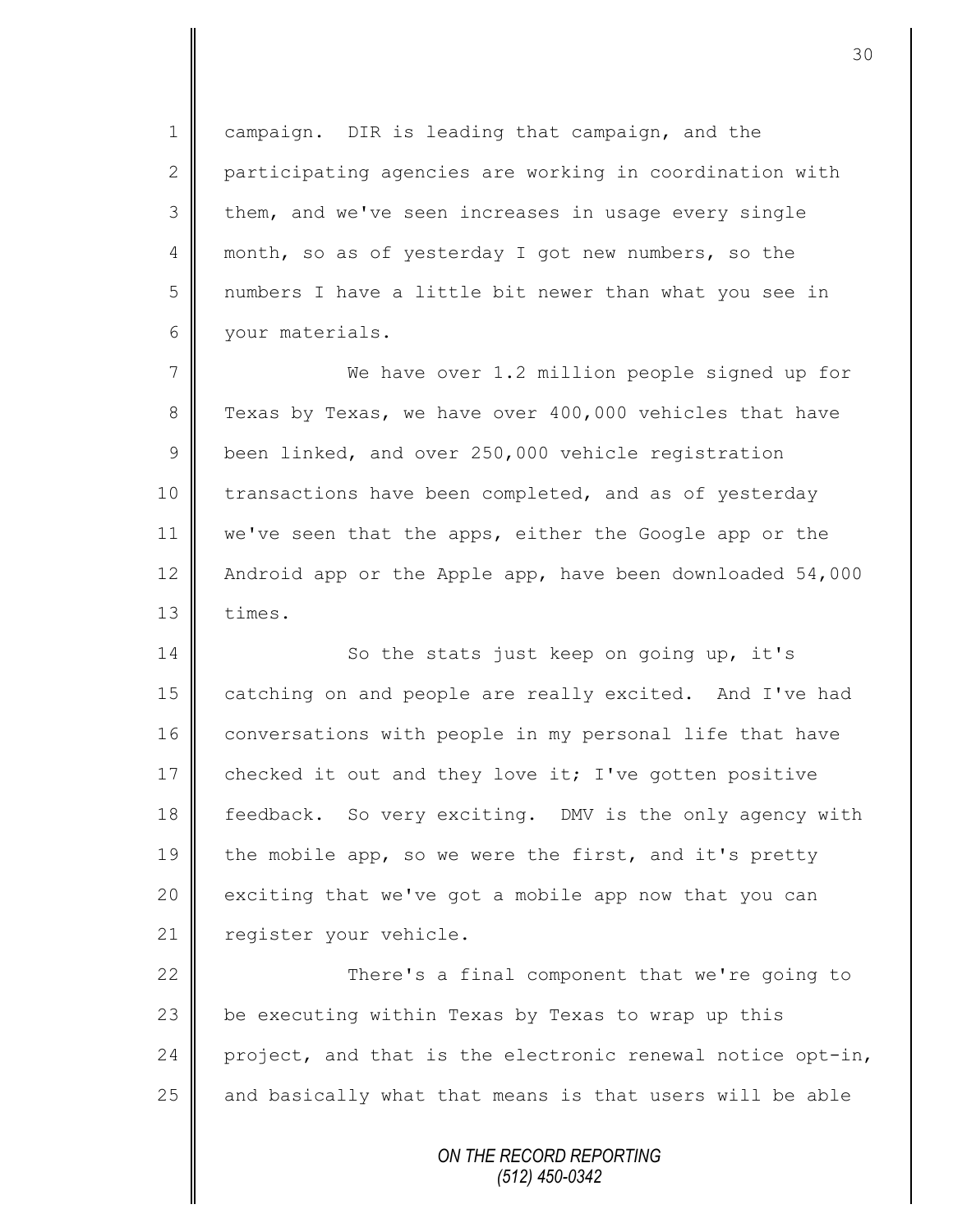1 to select the option to receive their vehicle renewal 2 notice electronically rather than paper, and so that's 3 going to be a big step for the agency and hopefully will 4 | help us reduce the paper costs and mailing costs over time  $5$  as more and more people start using that.

6 The final project I'm going to talk to you 7 about today is the Motor Carrier Credentialing System 8 | rewrite, or MCCS. MCCS, with this rewrite project we're 9 || going to replace the legacy system that's been around for 10 | quite some time. I know Jimmy's excited.

11 The intent is to replace it with a modern, 12 reliable application. We're looking at a customizable 13 off-the-shelf solution provided by a vendor, and we 14 | believe that there are products out there implemented in 15 | other states that provide similar functions, so we are 16 | currently gathering requirements, defining the as-is 17 state, looking at the to-be state, and drafting the 18 statement of work. The project is in green, and we are 19 moving quickly.

20 This concludes my presentation, and I'm 21 available to answer any questions you guys may have. 22 || MR. PREWITT: That's a lot of stuff. 23 MS. BARRON: It's a lot of stuff. 24 MR. PREWITT: Are there any questions from the 25 | committee members?

> *ON THE RECORD REPORTING (512) 450-0342*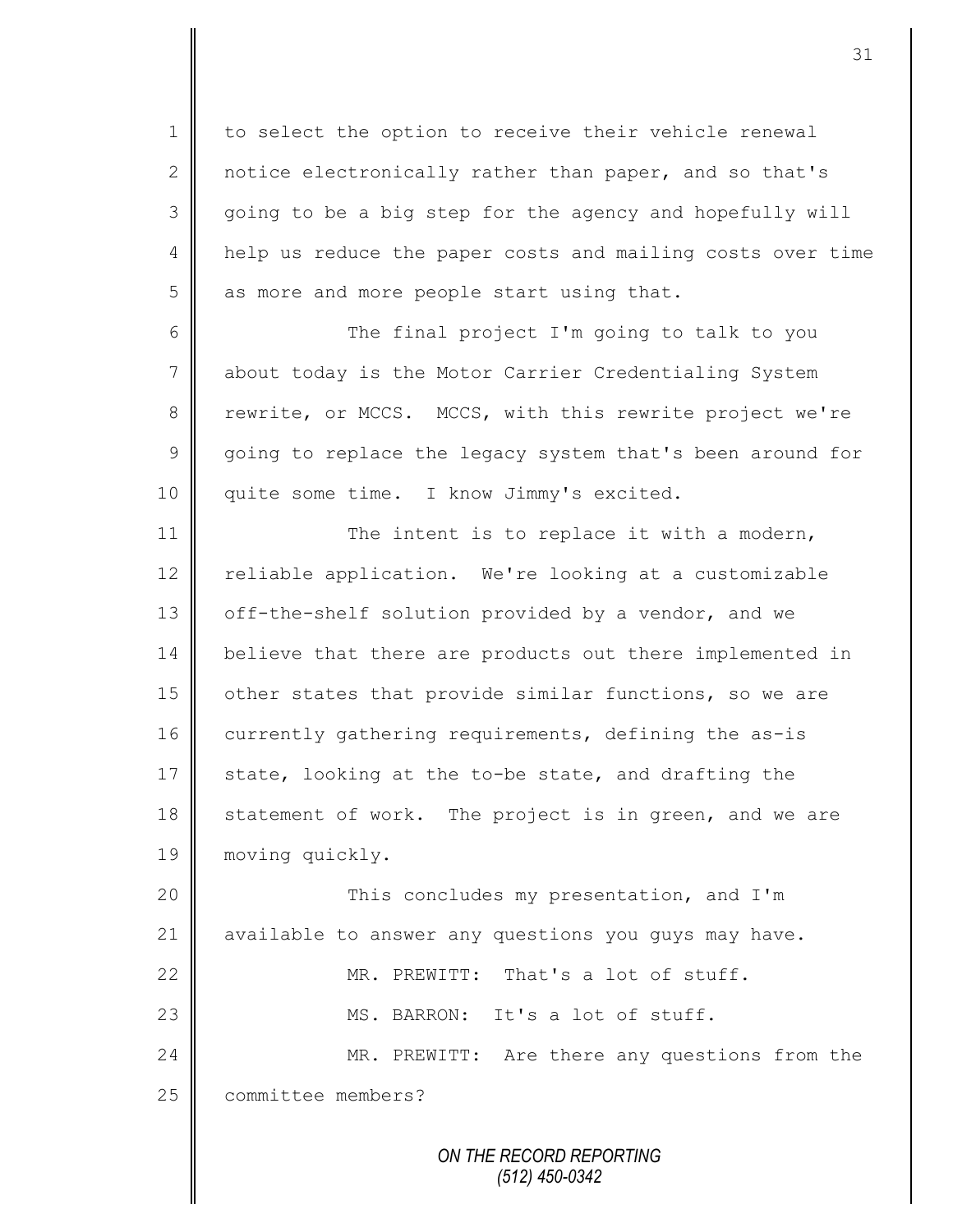| $\mathbf 1$ | MS. McRAE: I have a question, Chairman.                    |
|-------------|------------------------------------------------------------|
| 2           | MR. PREWITT: Yes, Ms. McRae.                               |
| 3           | MS. McRAE: Wendy, I commend y'all on the work              |
| 4           | y'all have put into correcting the slowness for RTS; it    |
| 5           | has made a tremendous difference. I think all of y'all     |
| 6           | can see our offices are extremely busy, and so that's      |
| 7           | really helped us and I appreciate it.                      |
| 8           | I had requested a copy of the tickets for the              |
| $\mathsf 9$ | webDEALER, and I did receive those and I appreciate that,  |
| 10          | but we're seeing slowness in the webDEALER application,    |
| 11          | and I think that's been reported, and I didn't see in that |
| 12          | list of tickets a mention of that, so if we could have     |
| 13          | that looked into, because again, it slows down the         |
| 14          | processing on our end, which slows down the dealers on     |
| 15          | their end.                                                 |
| 16          | MS. BARRON: Yes, ma'am. We will look into                  |
| 17          | that.                                                      |
| 18          | MS. McRAE: All right. Thank you.                           |
| 19          | MR. PREWITT: Member Gillman.                               |
| 20          | MS. GILLMAN: Yes. I second her emotion.                    |
| 21          | (General laughter.)                                        |
| 22          | MS. GILLMAN: Anything that we can do to speed              |
| 23          | up webDEALER will be appreciated, and in my investigation, |
| 24          | certainly just from internal dealership operations,        |
| 25          | sometimes the last step is webDEALER.                      |
|             | ON THE RECORD REPORTING<br>$(512)$ 450-0342                |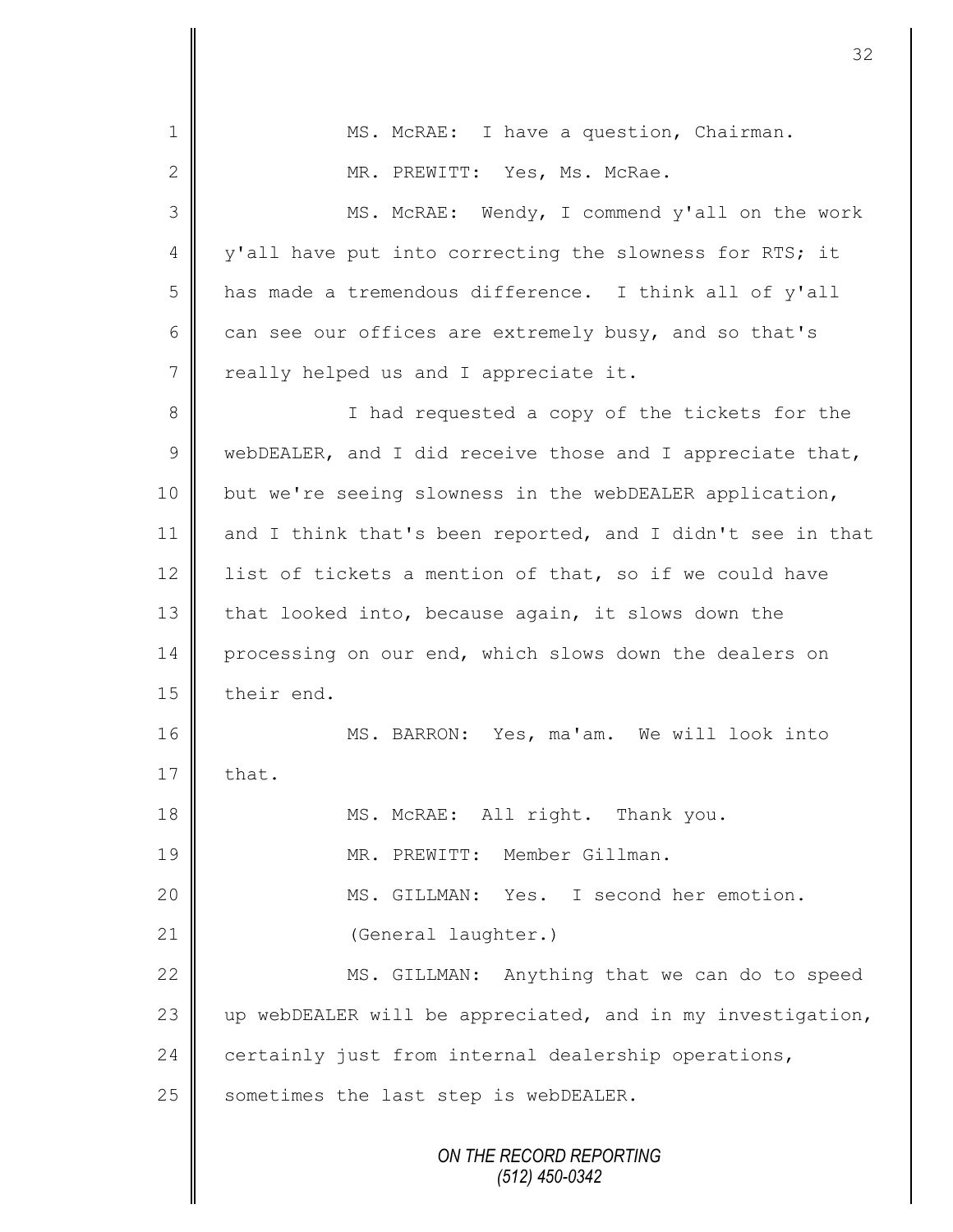*ON THE RECORD REPORTING (512) 450-0342* 1 || I mean, it's taking us a long time to get the 2 titles released from the grips of Montana, and then 3 finally we get to do it, and so we're already frustrated 4 and our hair is being pulled out, so the final step is 5 webDEALER, and if you all don't do it like fast, it's so 6 frustrating. 7 || So I acknowledge oftentimes we already have 8 been working 30-plus days, so anything you can do to speed 9 up webDEALER would be appreciated. 10 || MS. BARRON: Absolutely. We will get on that. 11 MS. GILLMAN: And my question is what is the 12 Statewide adoption of webDEALER? Can you break it up by 13 | franchised and independent dealers? 14 MS. BARRON: I don't know that level of detail 15  $\parallel$  in terms of the tickets, but there were  $-$ 16 MS. GILLMAN: I don't know the word "tickets." 17 || MS. BARRON: I'm sorry. 18 MS. GILLMAN: I do understand usage. 19 MS. BARRON: So we have kind of a to-do list of 20 | items that were identified that were maybe inefficiencies 21 in the process in a certain area of webDEALER or maybe 22 there was a field that needed to be added or some other 23 type of issue with the system, and so those tickets 24 were  $-$  it's a  $-$  the ticket is kind of the requirement, 25  $\parallel$  the one line-item requirement -- fix this, fix that, fix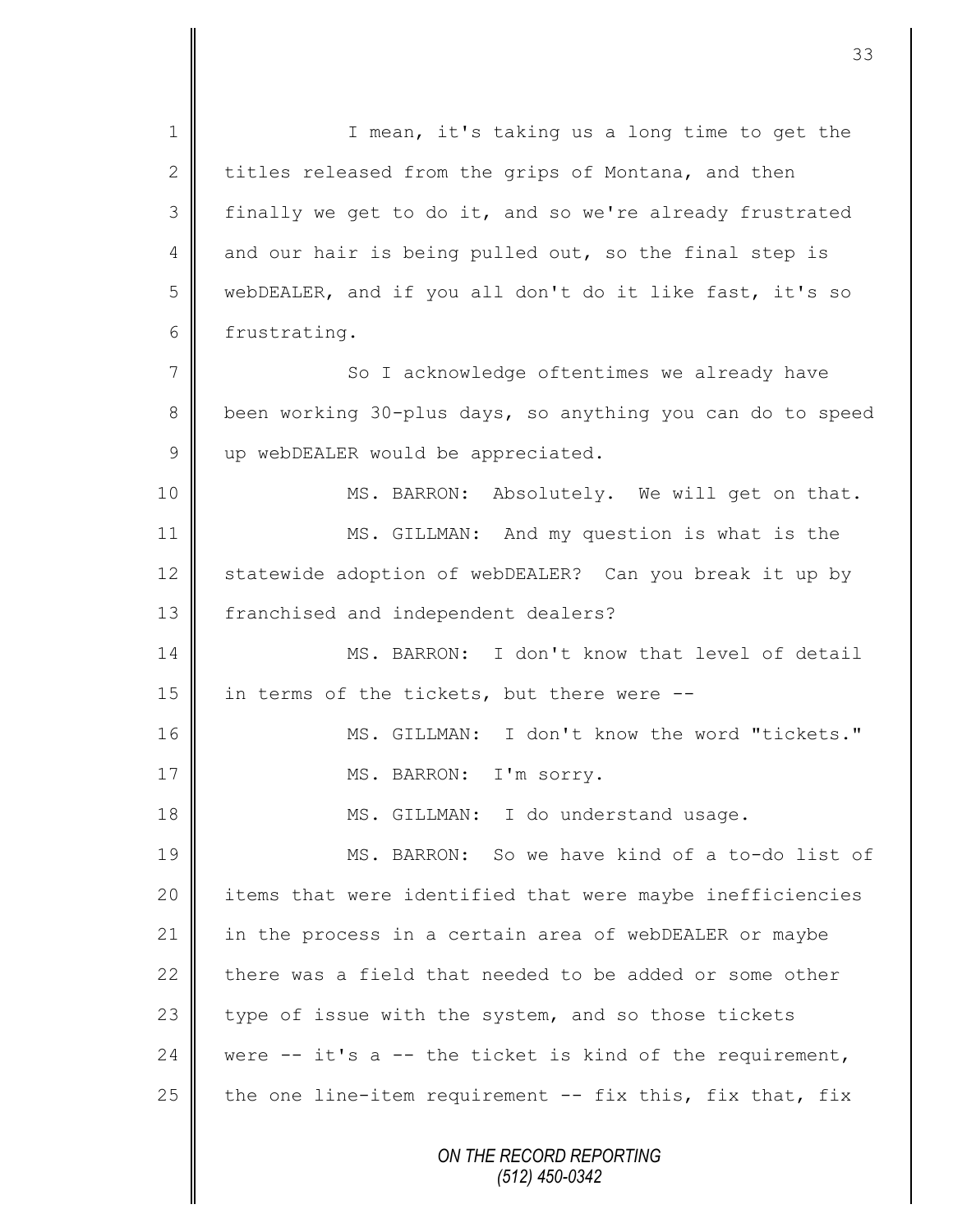|                 | 34                                                         |
|-----------------|------------------------------------------------------------|
| $\mathbf 1$     | this -- and so those were prioritized.                     |
| $\mathbf{2}$    | MS. GILLMAN: I'm asking about usage in                     |
| 3               | general. Out of the 5,000 dealers in Texas how many use    |
| 4               | webDEALER?                                                 |
| 5               | MS. BARRON: We can get that information.                   |
| 6               | MR. PREWITT: Can I ask the executive director              |
| $7\phantom{.0}$ | to address that?                                           |
| 8               | MR. AVITIA: Chairman, thank you. For the                   |
| $\mathsf 9$     | record, Daniel Avitia, acting executive director.          |
| 10              | Member Gillman, I understand your question is              |
| 11              | to find out how many active users we have in the system,   |
| 12              | and Wendy and her team will work towards that end,         |
| 13              | identify the number of users, and if we can separate out   |
| 14              | both independent and franchised and provide that           |
| 15              | information.                                               |
| 16              | I think for the purposes of the project                    |
| 17              | statewide webDEALER adoption, what Wendy was mentioning is |
| 18              | those are enhancements to the system. Separate and apart   |
| 19              | from those enhancements, Member McRae, as well we will go  |
| 20              | back and look at slowness and more than likely reach out   |
| 21              | to your offices so we can see what you're seeing in real   |
| 22              | time and try to bring that back in-house and administer a  |
| 23              | fix if we can find one there.                              |
| 24              | MS. McRAE: Okay.                                           |
| 25              | MS. BARRON: We will absolutely do that.                    |
|                 | ON THE RECORD REPORTING<br>(512) 450-0342                  |

 $\mathbf l$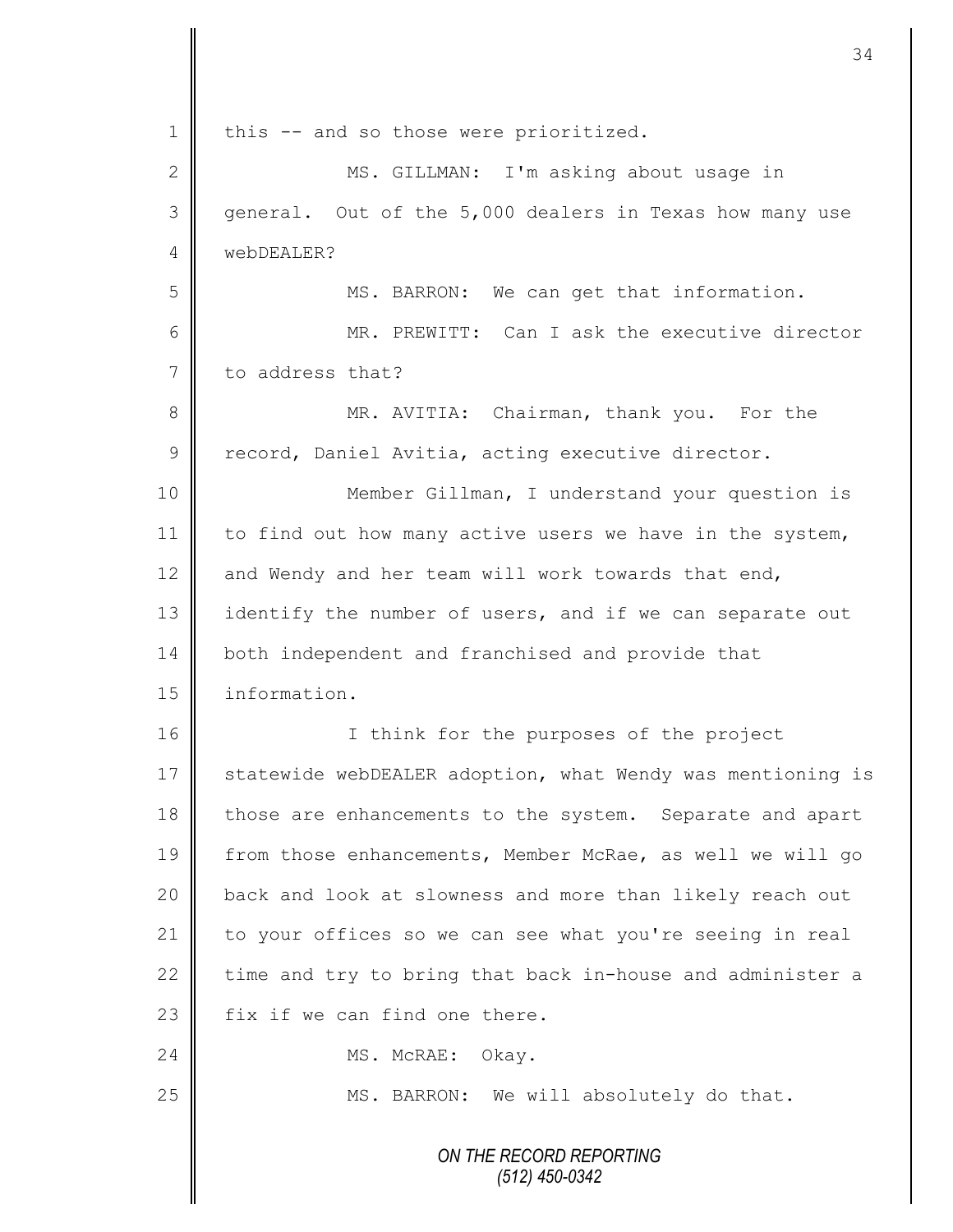*ON THE RECORD REPORTING (512) 450-0342* 1 | MS. McRAE: May I speak, Chairman? 2 MR. PREWITT: Yes, ma'am. 3 || MS. McRAE: Member Gillman, those tickets, I 4 think the majority of them, all of them are initiated from  $5$  the tax assessor-collectors. 6 || It's issues that we see or ideas that we have 7 that would improve the efficiency overall of the 8 processing once y'all as a dealer have submitted it to us,  $9 \parallel$  so that's just ways for us to get it processed quicker or 10 correct issues. 11 | Thank you, Wendy. 12 MS. BARRON: Thank you. 13 | MR. PREWITT: Member Alvarado, do you have any 14 questions? 15 || MR. ALVARADO: No, sir. 16 | MR. PREWITT: Or any questions from the public, 17 do we have any public comments? 18 || MS. AUCOIN: Aline Aucoin, for the record. 19 || No public comments on agenda item 4.C. 20 MR. PREWITT: Okay. Wendy, thank you for your 21 presentation. Very good. 22 MS. BARRON: Thank you. 23 || MR. PREWITT: Next I'd like to move to agenda 24 item D, which is replacing the balanced scorecard with key 25 performance indicators for the department's performance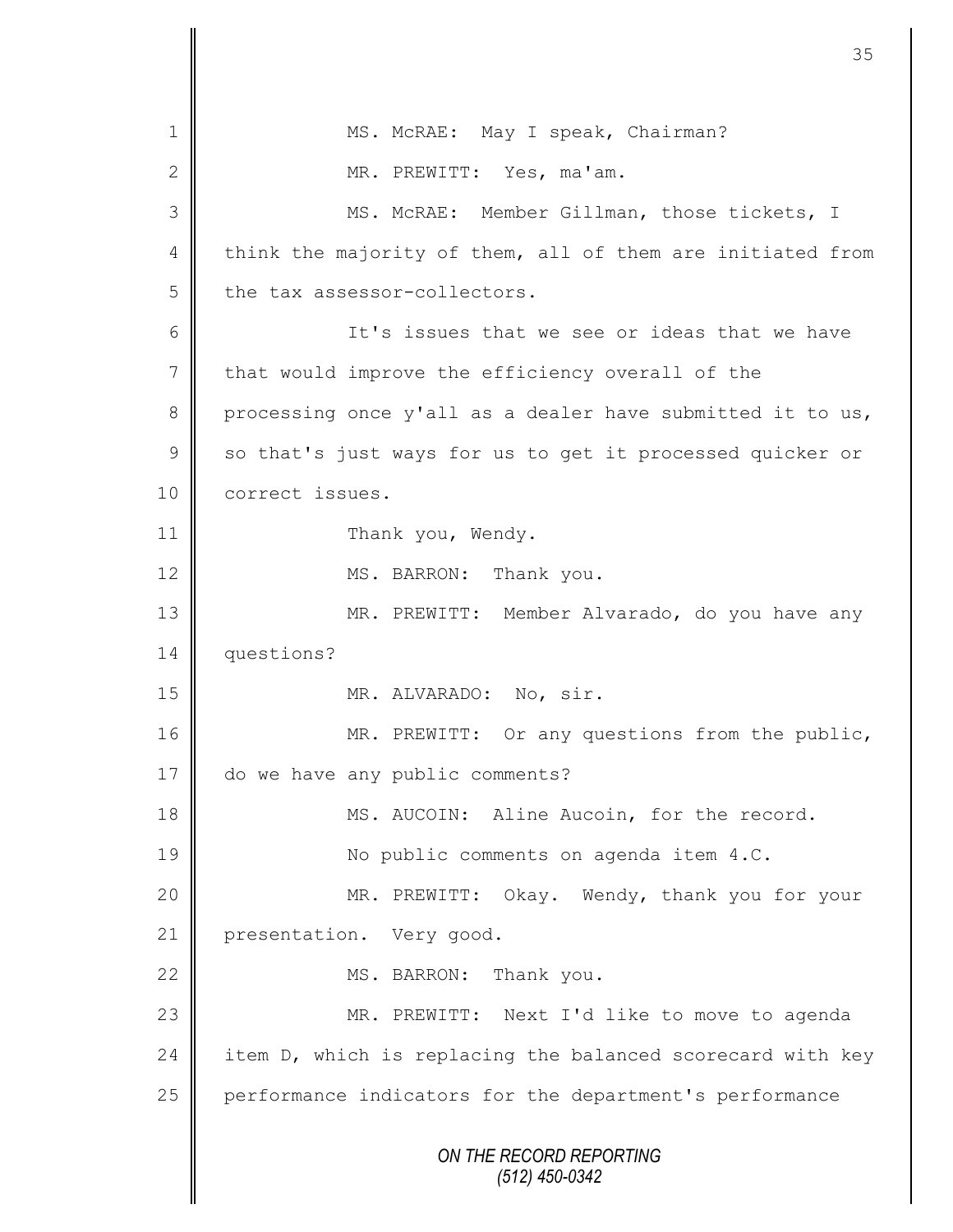1 measurement system. Acting Director Daniel Avitia will 2 discuss.

3 MR. AVITIA: Chairman, members, thank you, and 4 | good afternoon again.

5 || Staff is going to ask the Projects and 6 Operations Committee to adopt the KPIs as far as the 7 department's performance measurement systems go. More 8 specifically, department staff has been working on the 9 development of a balanced scorecard and its 26 leading and 10 | lag measures since July of 2018, when the board approved 11 the balanced scorecard to be the department's performance 12 measure system.

13 || Since then, department staff have been 14 providing monthly and/or quarterly reports of the 15 department's key performance indicators since fiscal year 16 2013, including during the development of the board's 17 balanced scorecard. The board currently receives KPI 18 | quarterly reports via the board's Sharepoint site.

19 In November 2021 we have found that here we are 20 | with regard to identifying what a best practice for 21 performance measurement is, and we've identified that the 22 balanced scorecard is not the most ideal performance 23 measurement system for the department. It does not 24 provide practical quidance for the department at this  $25$  point.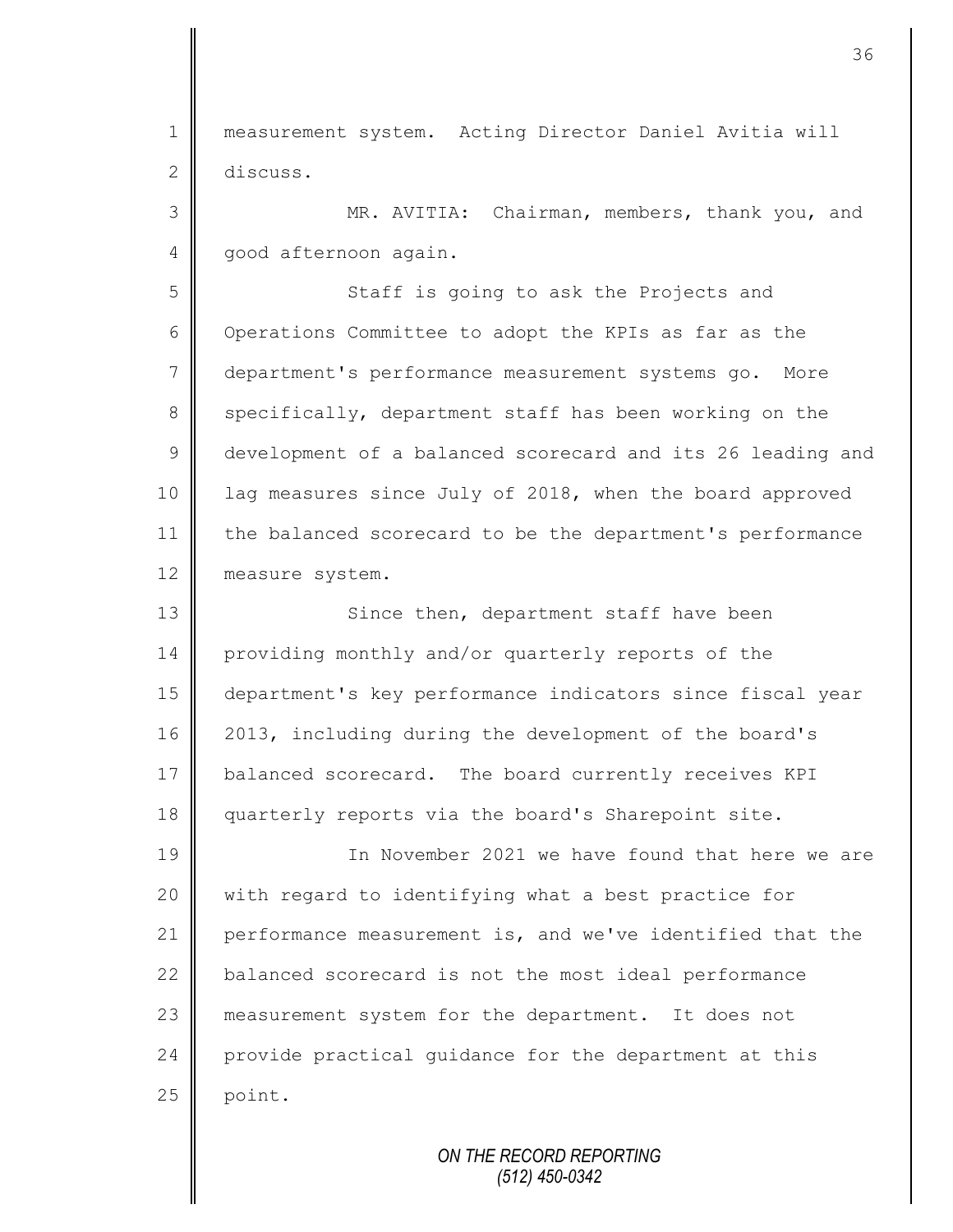*ON THE RECORD REPORTING (512) 450-0342* 1 || That being said, Chairman and members, staff is 2 recommending the Projects and Operations Committee 3 || recommend to the full board to adopt the department's KPIs 4 as the actual performance measurement system and do away  $5 \parallel$  with a balanced scorecard as it has previously been 6 approved by the board. 7 || Members, this concludes my remarks on this 8 | topic, and I seek your favorable consideration. 9 || MS. GILLMAN: Mr. Chairman, I have a motion. 10 || MR. PREWITT: Before you take that -- thank 11 you, Member Gillman -- are there any questions from other 12 | committee members regarding this? 13 (No response.) 14 MR. PREWITT: There's no public comment at all  $15$  on this? 16 || MS. AUCOIN: Aline Aucoin, for the record. 17 | No public comment on agenda item 4.D. 18 MR. PREWITT: Okay. Given this is an action 19 item and hearing no comments, I'd like to now entertain a 20 | motion for the agenda item, Member Gillman. 21 | MS. GILLMAN: Thank you, Mr. Chairman. 22 I move that the committee recommend that the 23 | board adopt the key performance indicators as the 24 department's performance measurement system, which will  $25$  replace the balanced scorecard.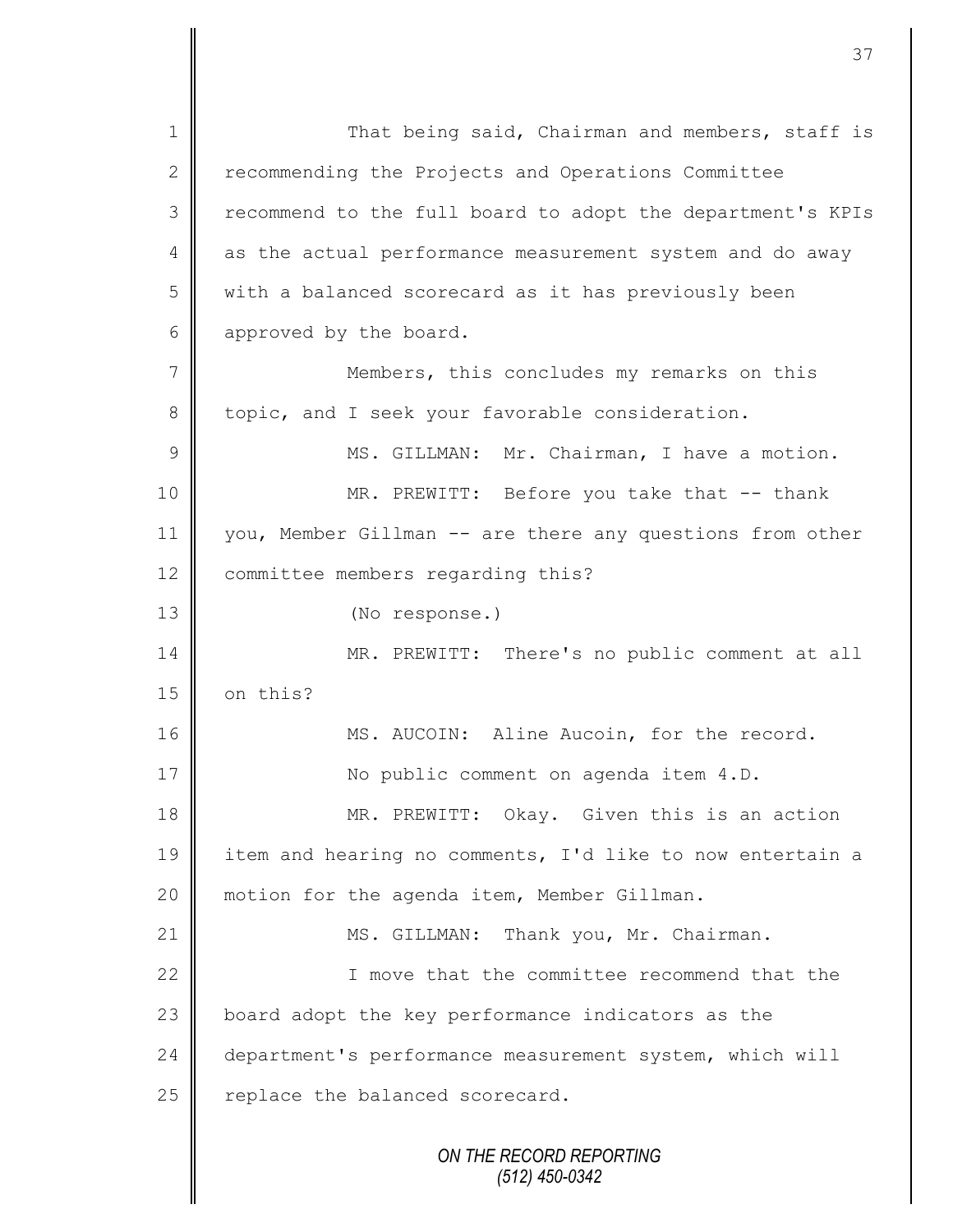*ON THE RECORD REPORTING (512) 450-0342* 1 || MR. PREWITT: We have a motion from Committee 2 Member Gillman. Do I have a second? 3 | MS. McRAE: I'll second, Chairman. 4 MR. PREWITT: We have a second from Member 5 McRae. Is there any further discussion? 6 (No response.) 7 | MR. PREWITT: Hearing none, I call for the 8 vote. Board members, when I call your name, please state 9 vou vote for the record. 10 Member Alvarado? 11 | MR. ALVARADO: Aye. 12 | MR. PREWITT: Member Gillman? 13 || MS. GILLMAN: Aye. 14 MR. PREWITT: Member McRae? 15 MS. McRAE: Aye. 16 || MR. PREWITT: And I, Chairman Prewitt, vote 17 aye. Let the record reflect there were four votes for and 18  $\parallel$  zero votes against this measure, and the vote is basically 19 unanimous. 20 MR. AVITIA: Members, thank you. Appreciate  $21$   $\parallel$  the consideration. 22 | MR. PREWITT: We have no closed session today 23  $\parallel$  so we will not be taking up item 5 or 6. We move to item 24 7. Is there any public comment? 25 | MS. AUCOIN: Aline Aucoin, for the record.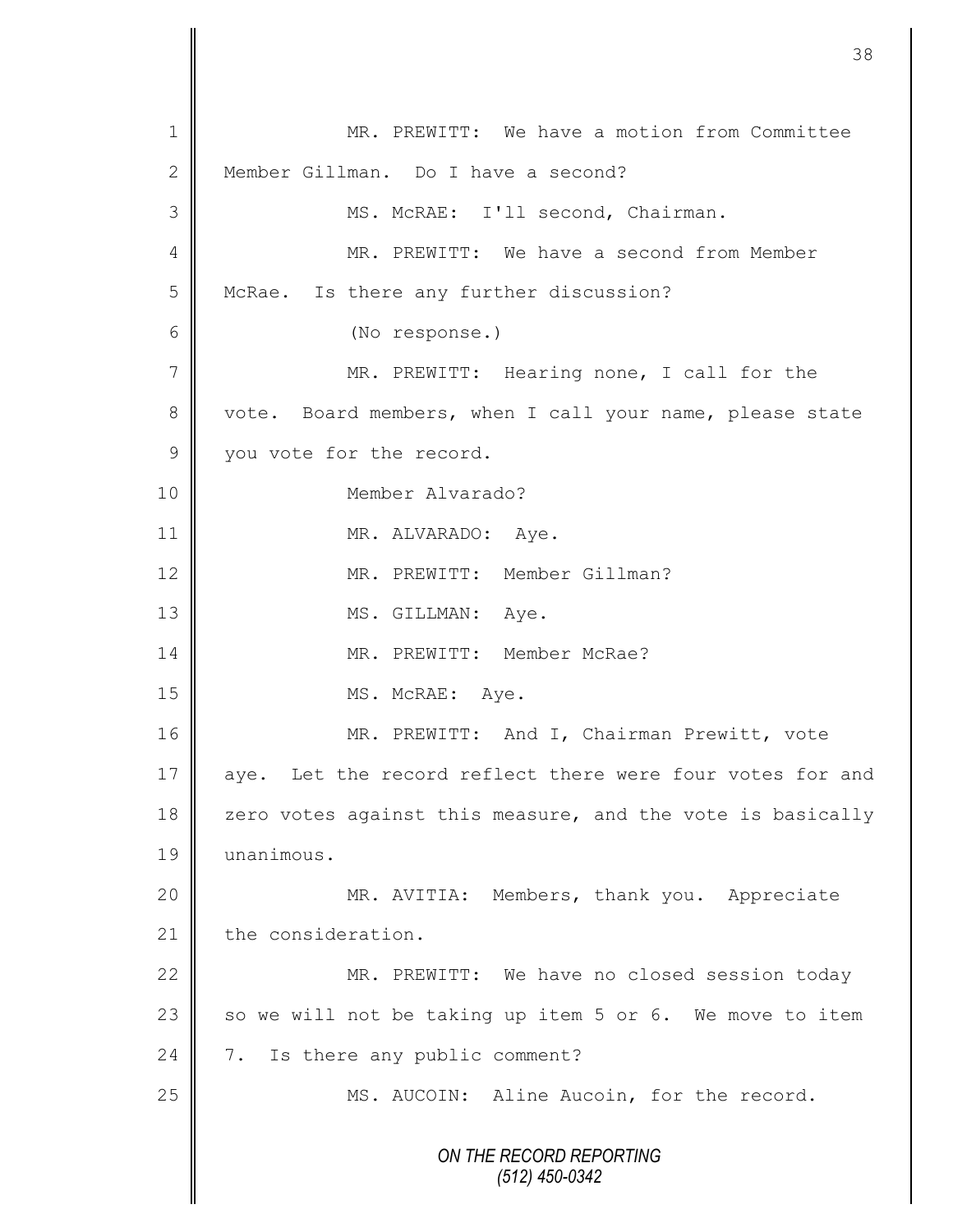*ON THE RECORD REPORTING (512) 450-0342* 1 || No public comment. 2 MR. PREWITT: Given there's no public comment, 3 | I would like to entertain a motion for adjournment. 4 MS. McRAE: I move that we adjourn. 5 MR. PREWITT: We have a motion from Member 6 McRae. 7 | MS. GILLMAN: And I'll second. 8 **MR. PREWITT:** And a second from Member Gillman. 9 || Board members, when I call your name, please 10 state your vote for the record. 11 Member Alvarado? 12 || MR. ALVARADO: Aye. 13 || MR. PREWITT: Member Gillman? 14 MS. GILLMAN: Aye. 15 || MR. PREWITT: Member McRae? 16 MS. McRAE: Aye. 17 | MR. PREWITT: And I, Chairman Prewitt, vote aye 18 as well. Let the record reflect the vote is unanimous. 19 This meeting is adjourned. Thank you. 20 || (Whereupon, at 2:49 p.m., the meeting was 21 adjourned.)